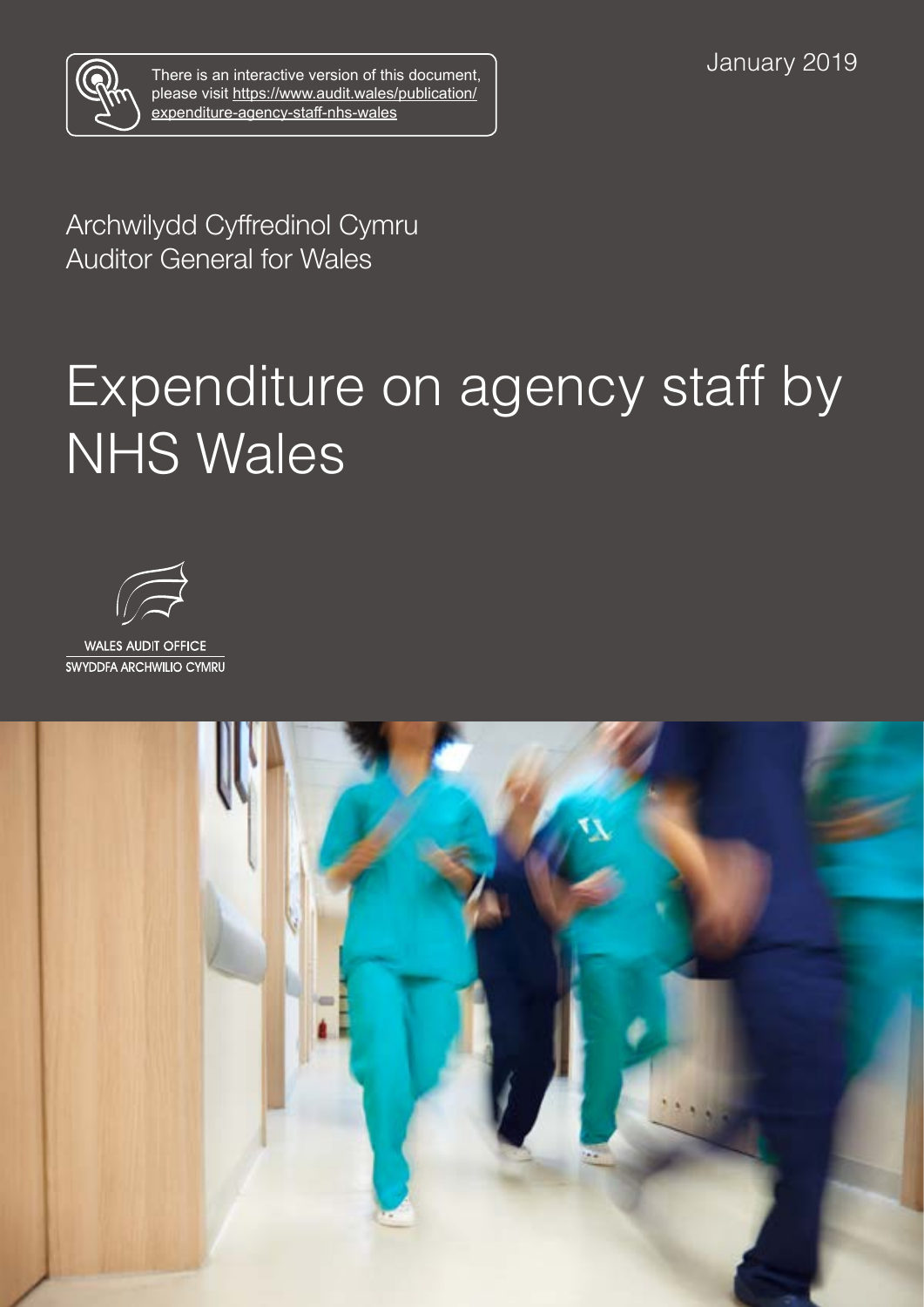This report has been prepared for presentation to the National Assembly under the Government of Wales Act 1998.

The Wales Audit Office study team comprised Nicholas Raynor, James Ralph, Nigel Blewitt and Huw Lloyd Jones under the direction of Mike Usher.

#### **Wales Audit Office 24 Cathedral Road Cardiff CF11 9LJ**

The Auditor General is independent of the National Assembly and government. He examines and certifies the accounts of the Welsh Government and its sponsored and related public bodies, including NHS bodies. He also has the power to report to the National Assembly on the economy, efficiency and effectiveness with which those organisations have used, and may improve the use of, their resources in discharging their functions.

The Auditor General also audits local government bodies in Wales, conducts local government value for money studies and inspects for compliance with the requirements of the Local Government (Wales) Measure 2009.

The Auditor General undertakes his work using staff and other resources provided by the Wales Audit Office, which is a statutory board established for that purpose and to monitor and advise the Auditor General.

#### © Auditor General for Wales 2019

You may re-use this publication (not including logos) free of charge in any format or medium. If you re-use it, your re-use must be accurate and must not be in a misleading context. The material must be acknowledged as Auditor General for Wales copyright and you must give the title of this publication. Where we have identified any third party copyright material you will need to obtain permission from the copyright holders concerned before re-use.

For further information, or if you require any of our publications in an alternative format and/ or language, please contact us by telephone on 029 2032 0500, or email info@audit.wales. We welcome telephone calls in Welsh and English. You can also write to us in either Welsh or English and we will respond in the language you have used. Corresponding in Welsh will not lead to a delay.

**Mae'r ddogfen hon hefyd ar gael yn Gymraeg.**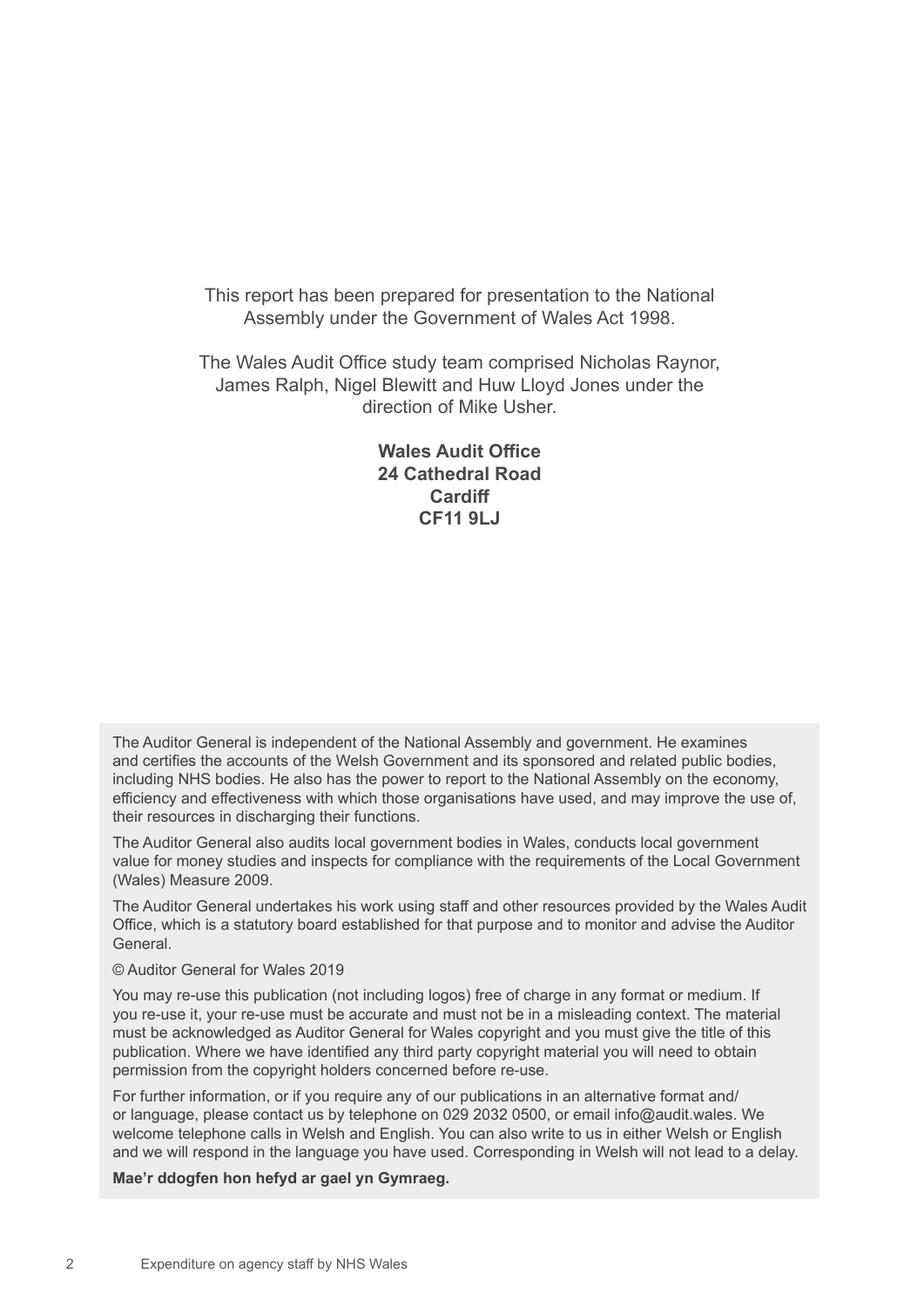### **Contents**

|                | <b>Introduction</b>                                                                                                                          | 5  |
|----------------|----------------------------------------------------------------------------------------------------------------------------------------------|----|
| 1              | Expenditure on agency staff by NHS Wales has increased<br>markedly in recent years                                                           | 8  |
|                | Definition of agency expenditure                                                                                                             | 9  |
|                | Expenditure on agency staffing                                                                                                               | 10 |
|                | Distribution of agency expenditure                                                                                                           | 13 |
|                | Agency expenditure as a percentage of total pay<br>expenditure                                                                               | 14 |
|                | Real-term growth in total pay expenditure and staff numbers                                                                                  | 16 |
|                | Factors that have contributed to increased agency<br>expenditure                                                                             | 18 |
| $\overline{2}$ | About 80% of agency expenditure is providing cover for<br>vacant positions, but information on the number of agency<br>staff used is limited | 19 |
|                | Reasons for using agency staff in 2018-19                                                                                                    | 20 |
|                | Availability of information about agency staff used                                                                                          | 21 |
| 3              | NHS Wales is seeking to reduce the demand for agency<br>staff as well as controlling the price it pays for them                              | 22 |
|                | National workforce developments                                                                                                              | 23 |
|                | National Initiative – Controlling the cost of nursing agency<br>staff                                                                        | 24 |
|                | National Initiative - Controlling the cost of medical and<br>dental agency staff                                                             | 26 |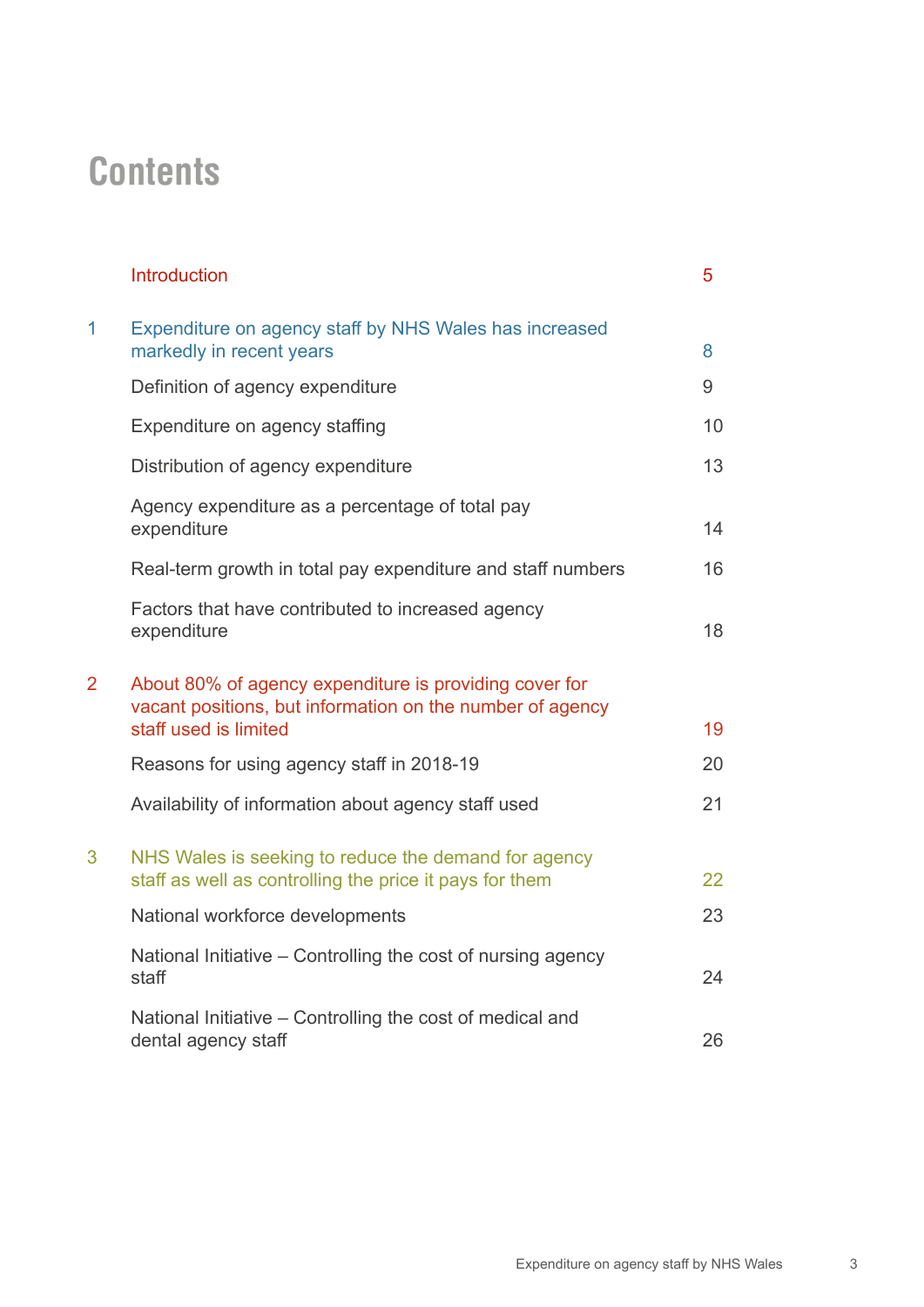| 4 | We identified two key challenges to improving the<br>management of agency staffing expenditure   | 28. |
|---|--------------------------------------------------------------------------------------------------|-----|
|   | Developing all-Wales information to better understand and<br>manage agency expenditure and usage | 29  |
|   | Leadership of future initiatives to manage agency and<br>other temporary staffing expenditure    |     |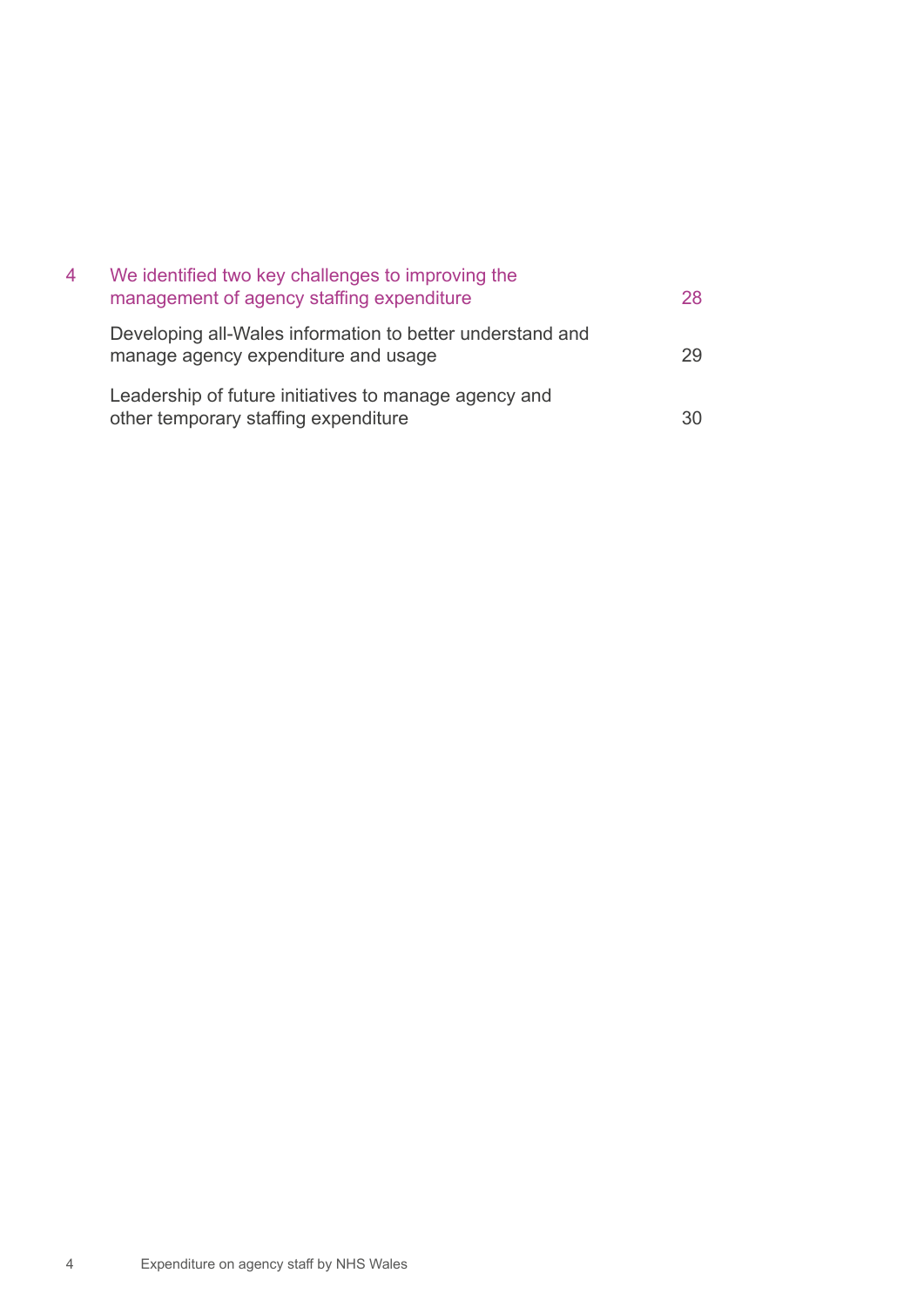#### <span id="page-4-0"></span>**Introduction**

The NHS in Wales employs almost 80,000 full-time equivalent staff, excluding General Practitioners and those employed directly by General Practices, spending £3.62 billion on pay in 2017-18.

But NHS Wales also needs to use additional staff to supplement the full-time workforce so that they can continue to deliver services when:

- key posts are vacant;
- staff are on sick leave, on holiday or absent for some other reason; or
- demand for services increases because of, for example, winter pressures.

The seven Local Health Boards and three NHS Trusts (collectively referred to as health bodies in this report) secure the services of temporary staff from:

- substantive staff paid overtime to work additional shifts;
- internal staff banks, which typically include staff who have substantive contracts at the health body or at a neighbouring health body, as well as other suitably qualified staff who prefer to be able to choose where and when they work;
- private-sector agencies, who charge a fee for supplying staff: and
- people who enter into a direct contract with the health bodies on ad hoc terms of engagement. Some of these people may also have substantive contracts within the NHS.

Staff working on a temporary basis generally cost more for a shift than a person of the same grade who has a substantive contract. Staff supplied by agencies tend to be the most costly source of temporary staff. NHS bodies in Wales collectively spent over £160 million on agency staff in 2016-17, more than four times the equivalent figure for 2012-13. There have also been large increases in agency expenditure in other UK countries.

The scale and rapid growth of expenditure on agency staffing have created considerable media and public interest, not least because of the financial pressures faced by NHS bodies. NHS Wales has responded through a range of national and local initiatives aimed at reducing demand and controlling costs.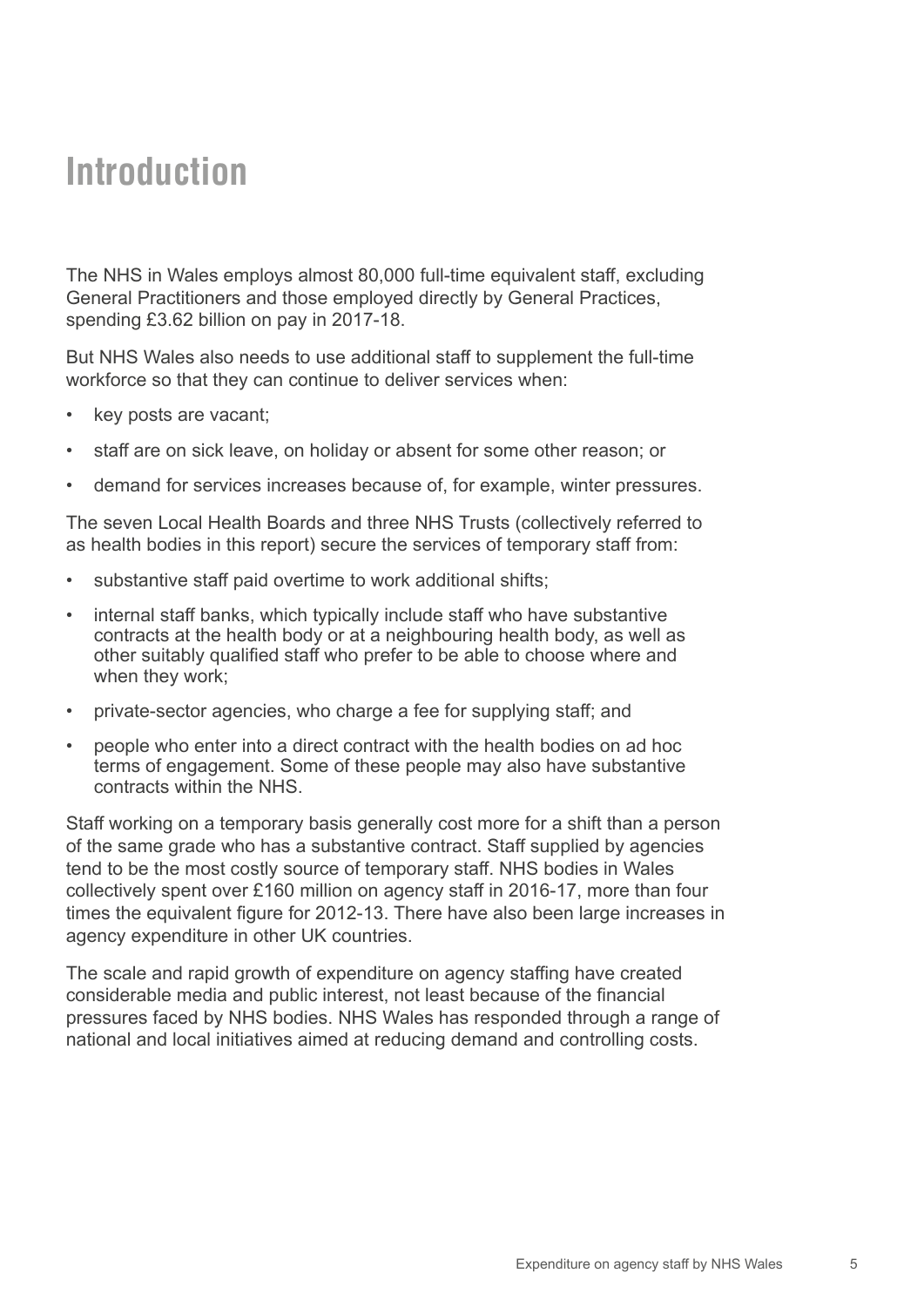This report sets out key facts about the use of agency staff by NHS bodies in Wales, including:

- expenditure;
- analyses by health bodies of underlying reasons;
- national initiatives to control this type of spending; and
- challenges that lie ahead.

The report, together with the data tool we have developed, aims to:

- offer insight, enabling readers to conduct their own analyses; and
- promote improvement by sharing information about initiatives to curb spending on agency staff and highlighting issues for the NHS to consider when developing future initiatives aimed at managing agency expenditure.

It does not attempt to evaluate the use of agency staff or the effectiveness of the actions taken to control costs. This report and information gathered when preparing it will also be used to inform the planning of the Auditor General's forward programme of national and local audit work.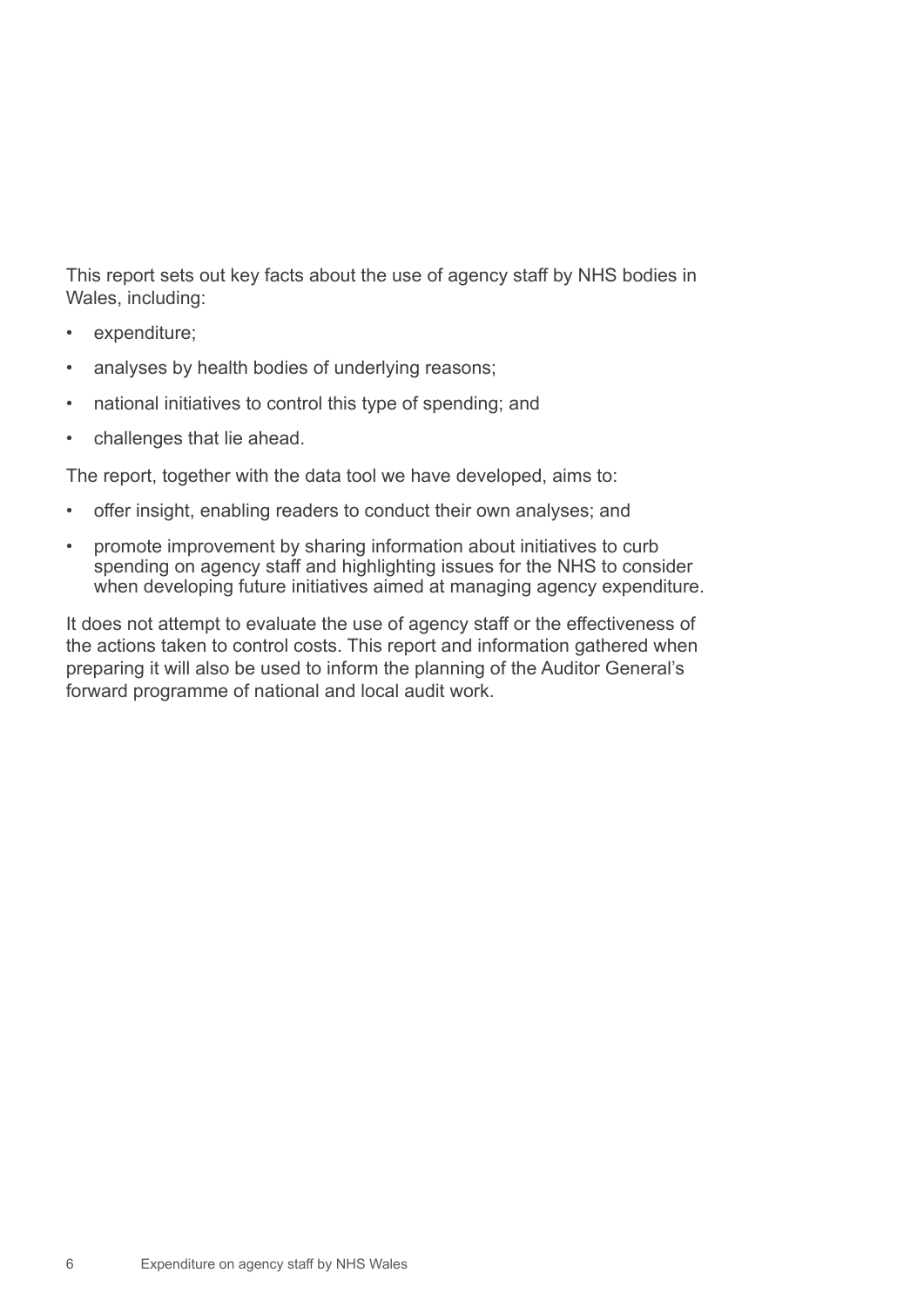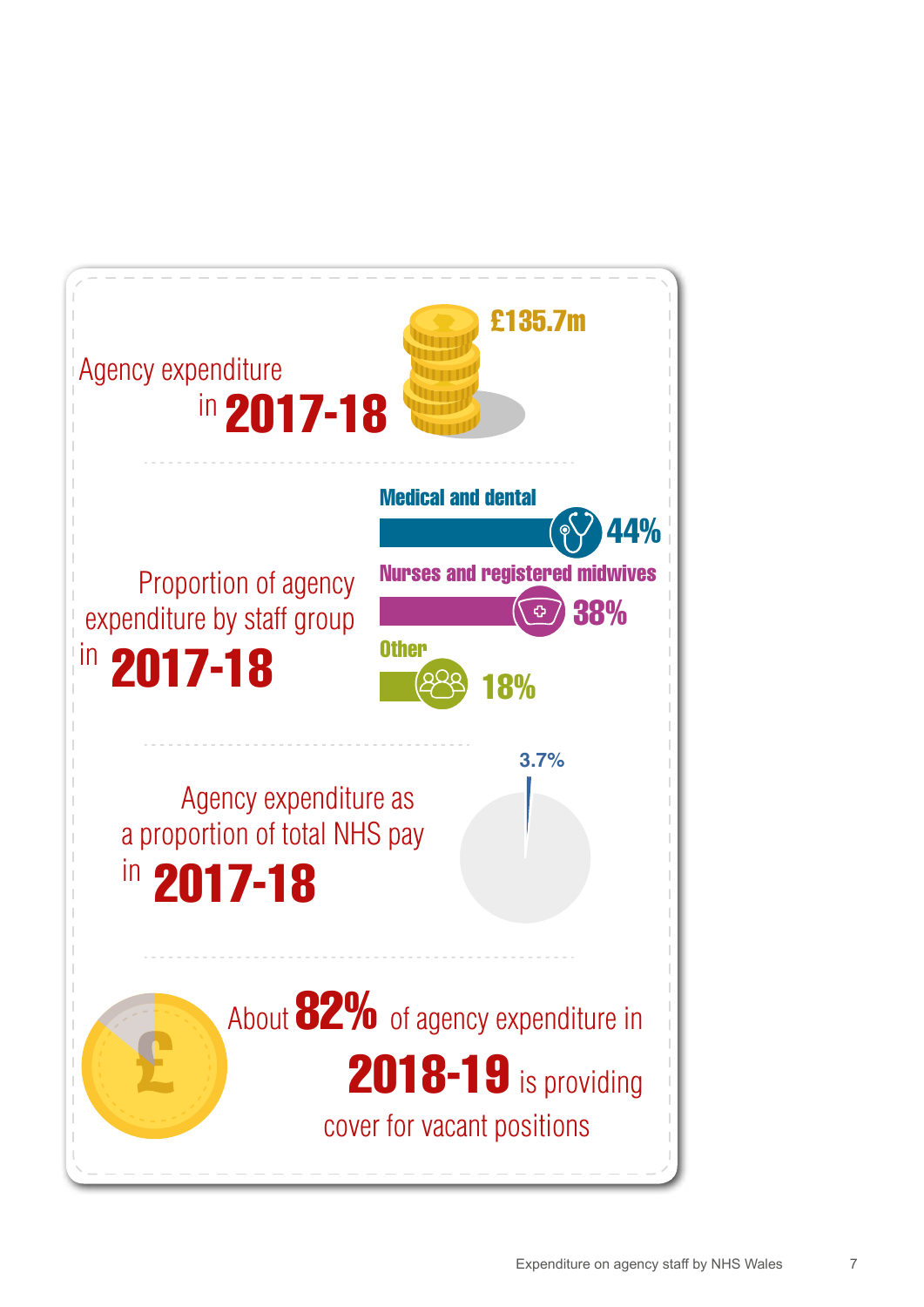### <span id="page-7-0"></span>**Part 1 – Expenditure on agency staff by NHS Wales has increased markedly in recent years**

Agency expenditure in 2017-18 was £135.7 million, a rise of 171% over seven years. (See [Definition of agency expenditure](#page-8-0) on page 9). After a period of stability, it grew significantly after 2013-14, peaking at £164.4 million in 2016-17. (See [Expenditure on agency staffing](#page-9-0) on page 10)

On average, health bodies in Wales have spent nearly half their total agency expenditure on medical and dental staff since 2014-15 and a further third on nurses and midwives. (See [Distribution of agency expenditure](#page-12-0) on page 13)

Agency expenditure as a proportion of total pay increased from 1.6% of total pay in 2013-14 to 4.7% in 2016-17, before falling to 3.7% in 2017-18. (See [Agency expenditure as a percentage of total pay expenditure](#page-13-0) on page 14)

Real term growth in total pay expenditure has outpaced the growth in staff numbers in recent years, reflecting the sharp increase in agency expenditure. (See [Real-term growth in total pay expenditure and staff numbers](#page-15-0) on page 16)

Factors that have contributed to the rise in agency expenditure include:

- escalating hourly rates of pay charged by agencies and individuals engaged directly by health bodies;
- increase in demand for services;
- skill shortages;
- difficulties recruiting and retaining staff;
- meeting the requirements of the Nurse Staffing Levels Act (Wales) 2016; and
- individuals choosing to work through agencies.

But there is no national analysis of just how much each of these factors has contributed to the increase in agency spending. (See Factors that have [contributed to increased agency expenditure](#page-17-0) on page 18)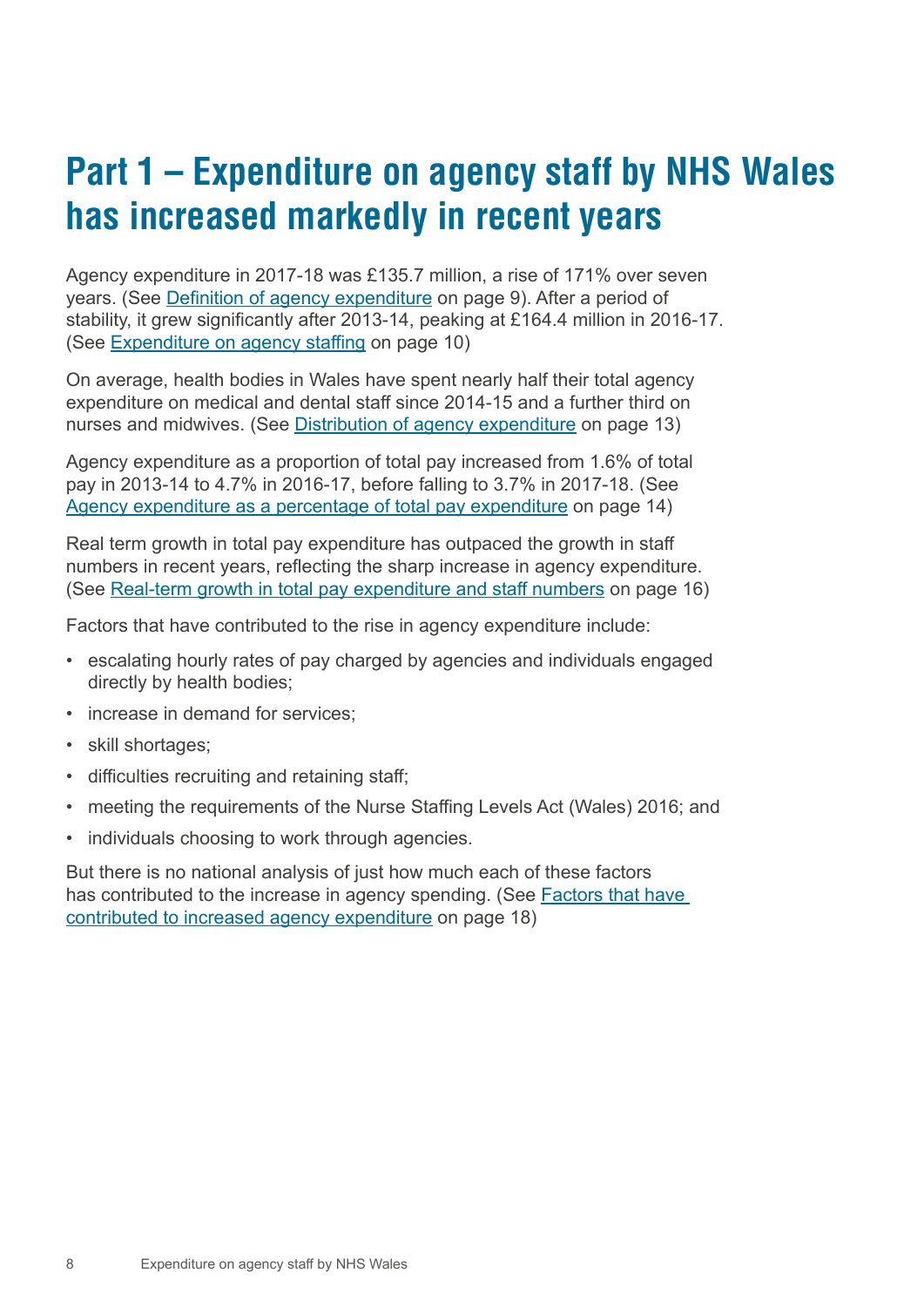### <span id="page-8-0"></span>**Definition of agency expenditure**

The definition of 'agency expenditure' in this report is set out below. It is the definition provided in Welsh Health Circular WHC 2018/017, '2018-19 LHB & Trust Monthly Financial Monitoring Return Guidance' that is used by Local Health Boards (LHBs) and NHS Trusts (Trusts) to report on agency and locums (paid at a premium) expenditure in their monthly financial monitoring returns to Welsh Government

Agency expenditure includes:

- staff not employed by the LHB or Trust and therefore not in receipt of payments through its payroll. This would include staff employed through Agencies, Self Employed Individuals etc.
- staff employed by another NHS organisation who are undertaking sessional work within the LHB or Trust, and again are not in receipt of payments through the LHB's or Trust's payroll for whom the work is being undertaken, which are paid at a premium.

Expenditure excludes:

- staff that are employed by the LHB or Trust, who undertake additional work on a temporary basis for another department within the same LHB or Trust or at another hospital site within the same LHB or Trust.
- any staff employed on a temporary basis or fixed term contract but who are in receipt of payment through a LHB's or Trust's payroll, on terms and conditions defined by that LHB or Trust.

Locums 'paid at a premium' are those paid above the rate of the substantive post holder.

The above definition, and all data in this report, exclude doctors and dentists who are General Practitioners, because they are independent NHS contractors. The analysis also excludes staff who are employed directly by General Practices.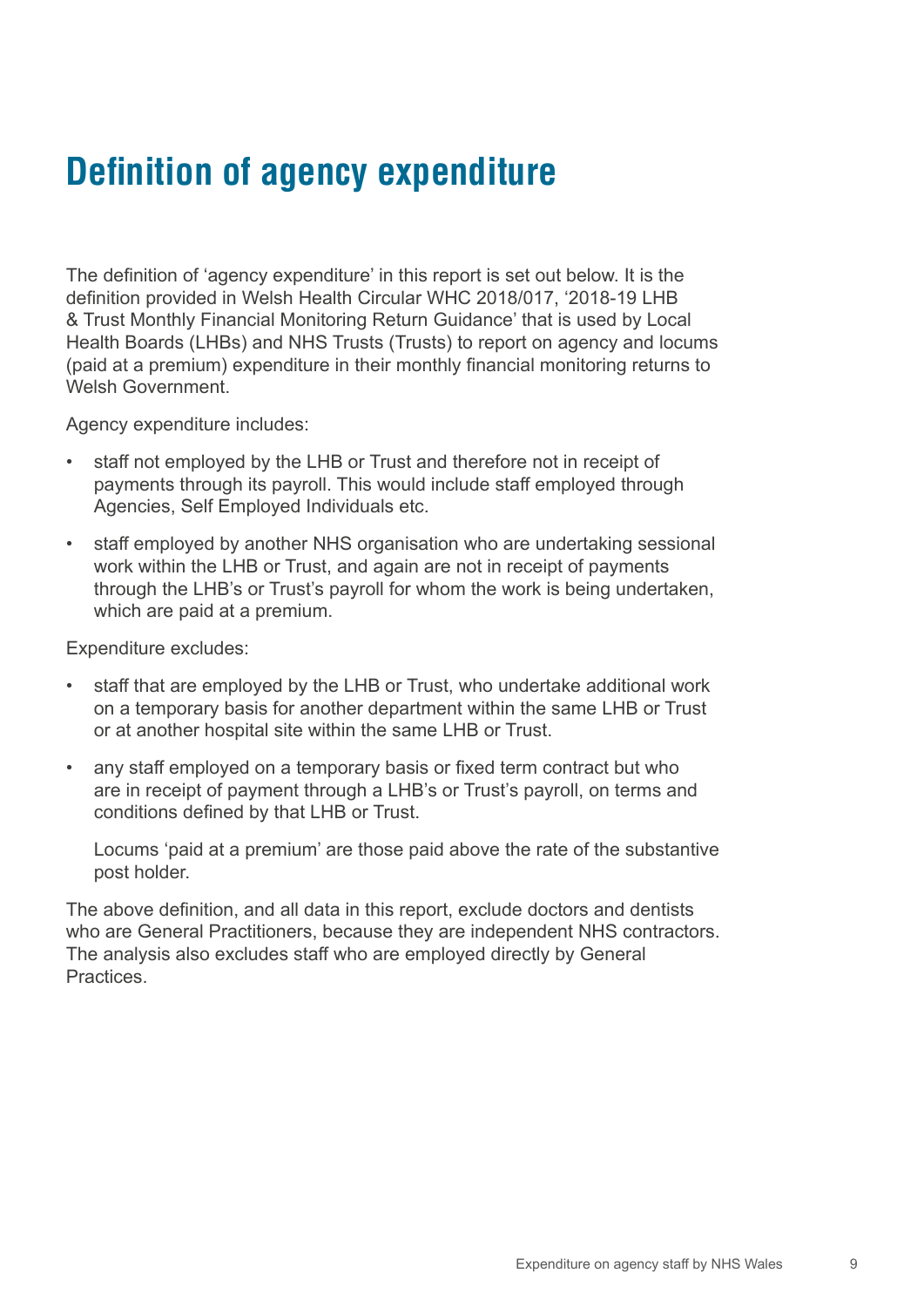### <span id="page-9-0"></span>**Expenditure on agency staffing**

Expenditure on agency staff was relatively stable until 2013-14, after which there was a sharp increase, with expenditure peaking at £164.4 million in 2016-17.

Exhibit 1: total NHS expenditure in Wales on agency staff between 2010-11 and 2017-18



Source: Workforce, Education & Development Services, NHS Wales Shared Services Partnership



**This link opens a data tool that will allow analysis of expenditure on agency staff at each health body over the period 2010-11 to 2017-18. To access it please visit [https://www.audit.wales/publication/](https://www.audit.wales/publication/expenditure-agency-staff-nhs-wales) [expenditure-agency-staff-nhs-wales](https://www.audit.wales/publication/expenditure-agency-staff-nhs-wales)**

There was a fall in total agency expenditure in 2017-18 of £28.7 million. Expenditure fell in all staff categories except one.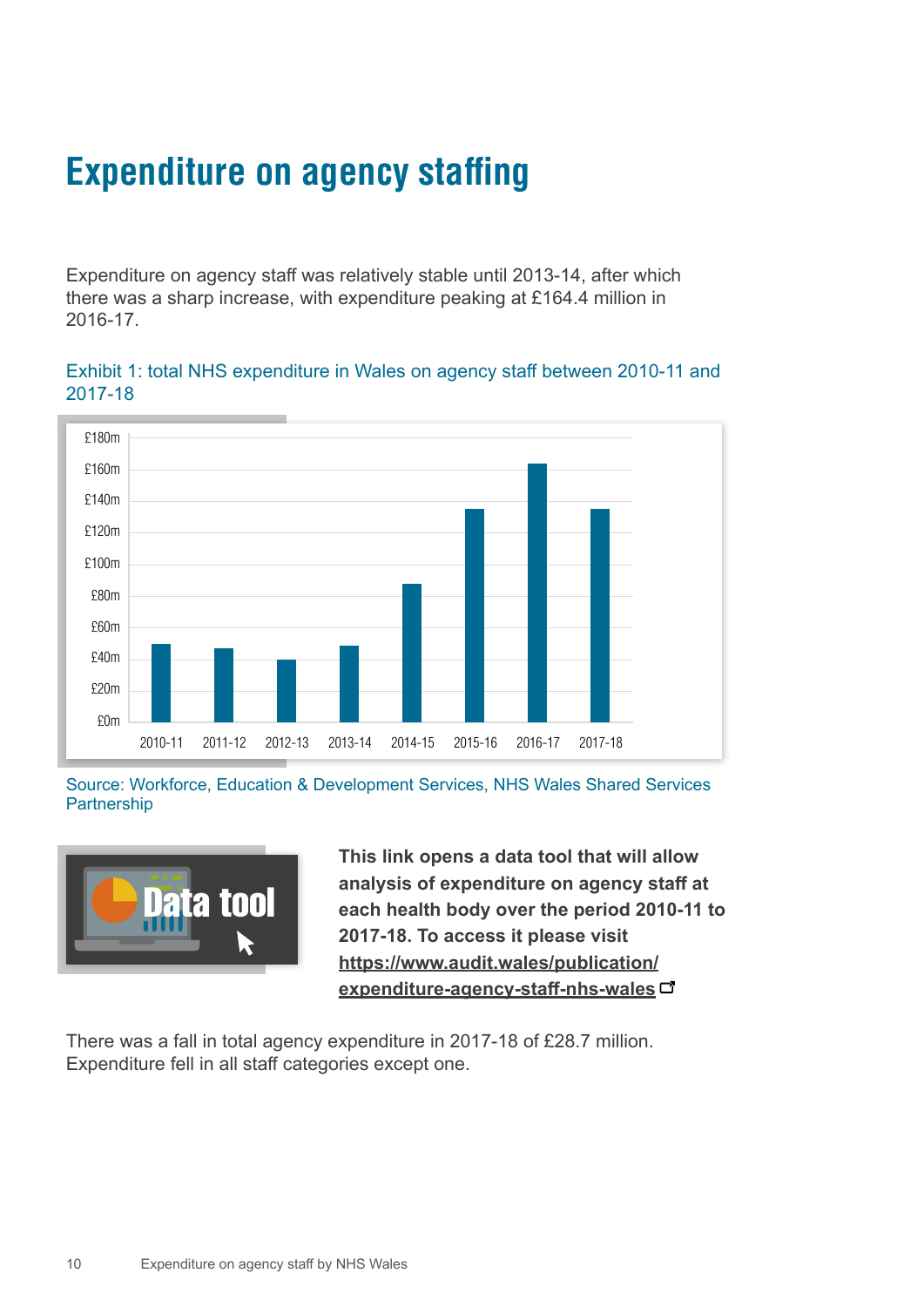

#### Exhibit 2: NHS expenditure in Wales on agency staff by staff group for 2016-17 and 2017-18

Source: Workforce, Education & Development Services, NHS Wales Shared Services Partnership

The largest reduction in expenditure was for Medical and Dental agency staff, where expenditure fell by over £17 million. There was a further reduction of £2.4 million in expenditure on Nursing and Midwifery agency staff. However, the scale of reduction varied widely between health bodies.



**This link opens a data tool that will allow analysis of the changes in expenditure on the different agency staff groups at each health body between 2016-17 and 2017-18. To access it please visit [https://www.audit.wales/publication/](https://www.audit.wales/publication/expenditure-agency-staff-nhs-wales) [expenditure-agency-staff-nhs-wales](https://www.audit.wales/publication/expenditure-agency-staff-nhs-wales)**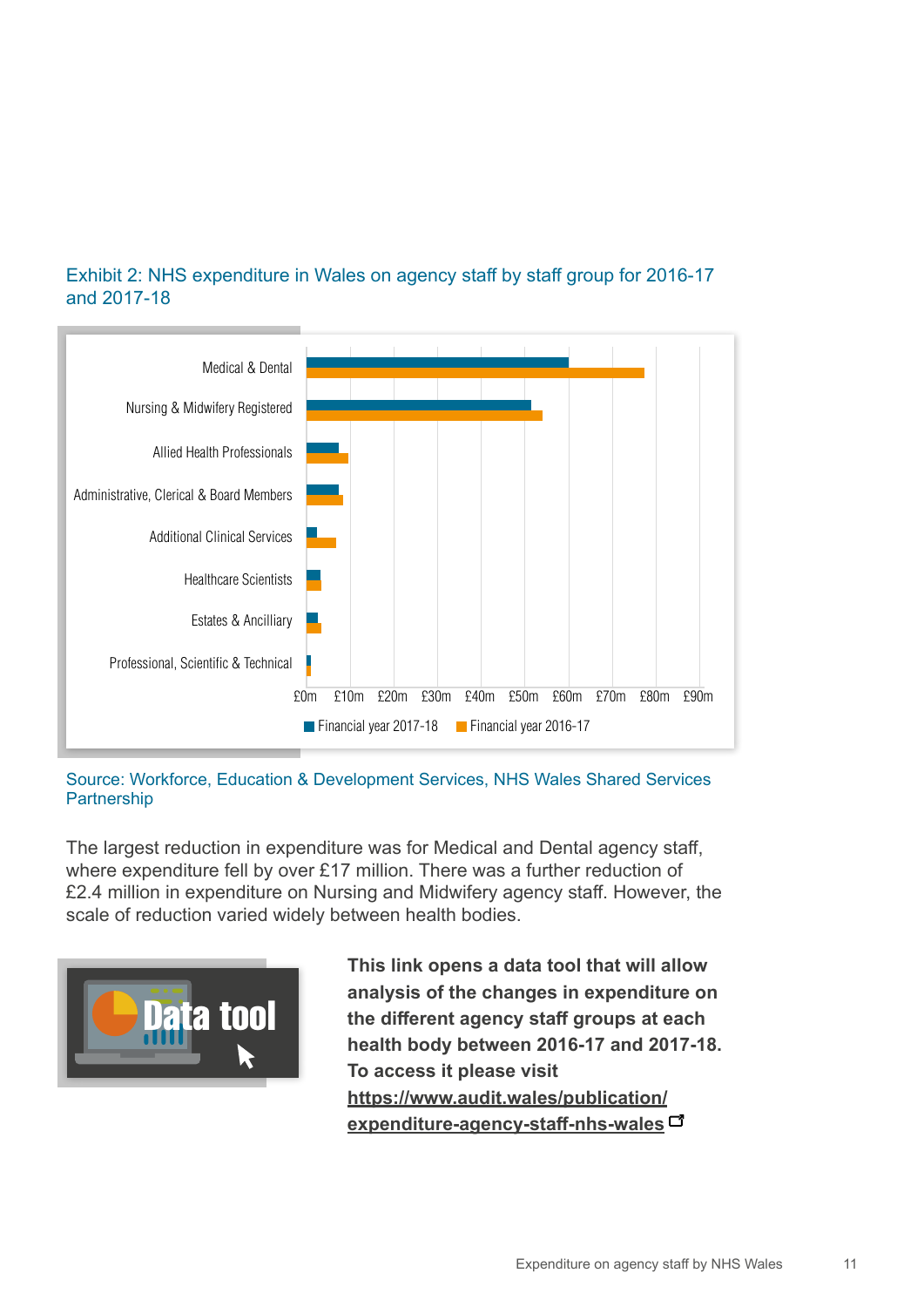A reduction in agency expenditure may be offset by increases in other elements of the NHS pay bill, but a breakdown of variable pay elements is not provided in the financial monitoring returns submitted by health bodies to Welsh Government.

The reported falls in agency expenditure may, in part, be because changes to the method of paying agency staff and locums result in expenditure falling outside the definition of agency expenditure in the monthly financial returns to Welsh Government.

A national working group (the Medical Workforce Efficiency Group) is leading a project to improve the consistency of coding locum variable pay.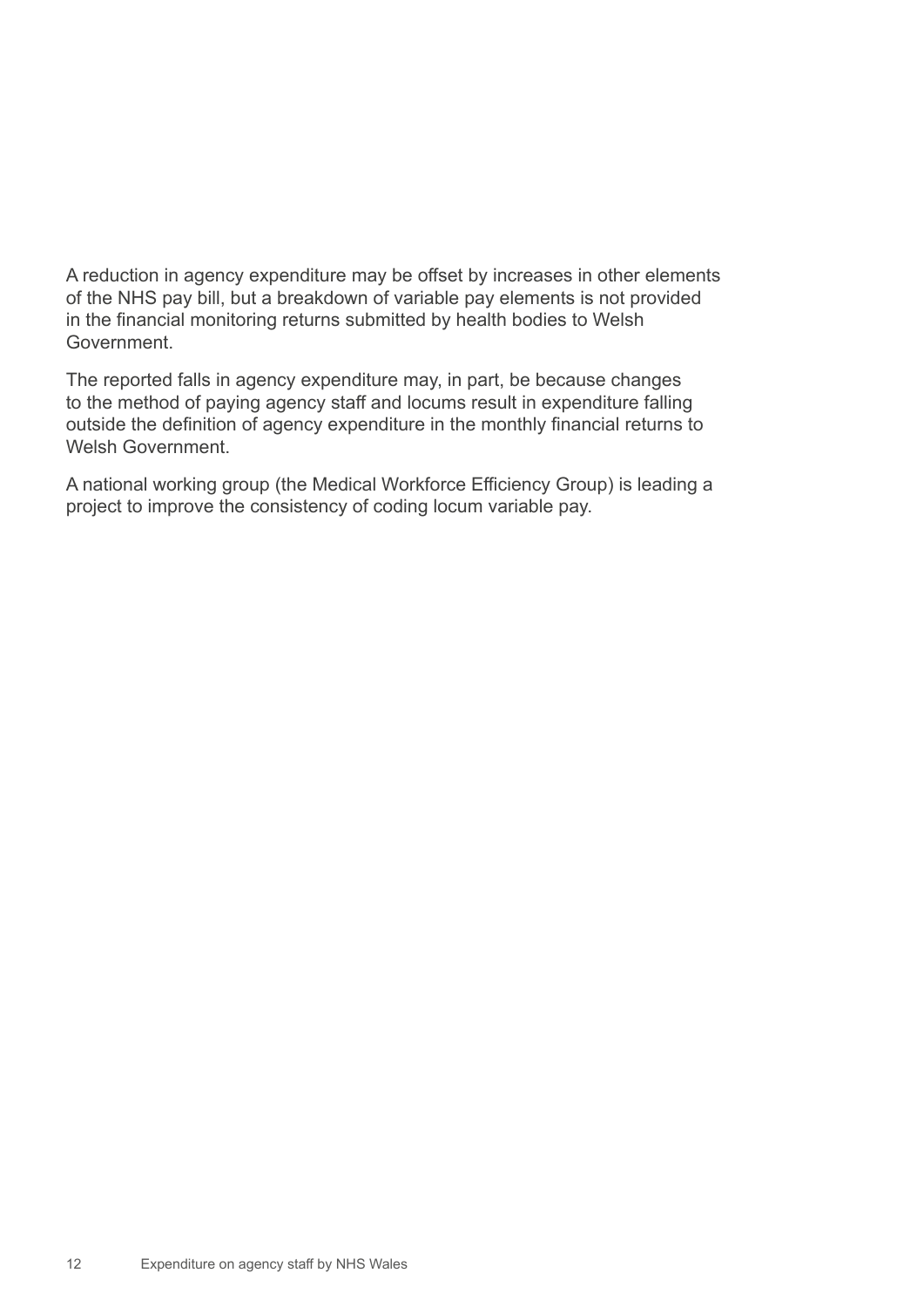### <span id="page-12-0"></span>**Distribution of agency expenditure**

Health bodies use agencies to provide all types of staff, but expenditure on doctors and nurses represents about 80% of total agency expenditure.

Although total agency expenditure increased significantly between 2014-15 and 2016-17, Exhibit 3 shows that the proportion spent on each staff group has remained broadly constant.

#### Exhibit 3: the distribution of agency expenditure by staff group between 2014-15 and 2017-18



Source: Workforce, Education & Development Services, NHS Wales Shared Services Partnership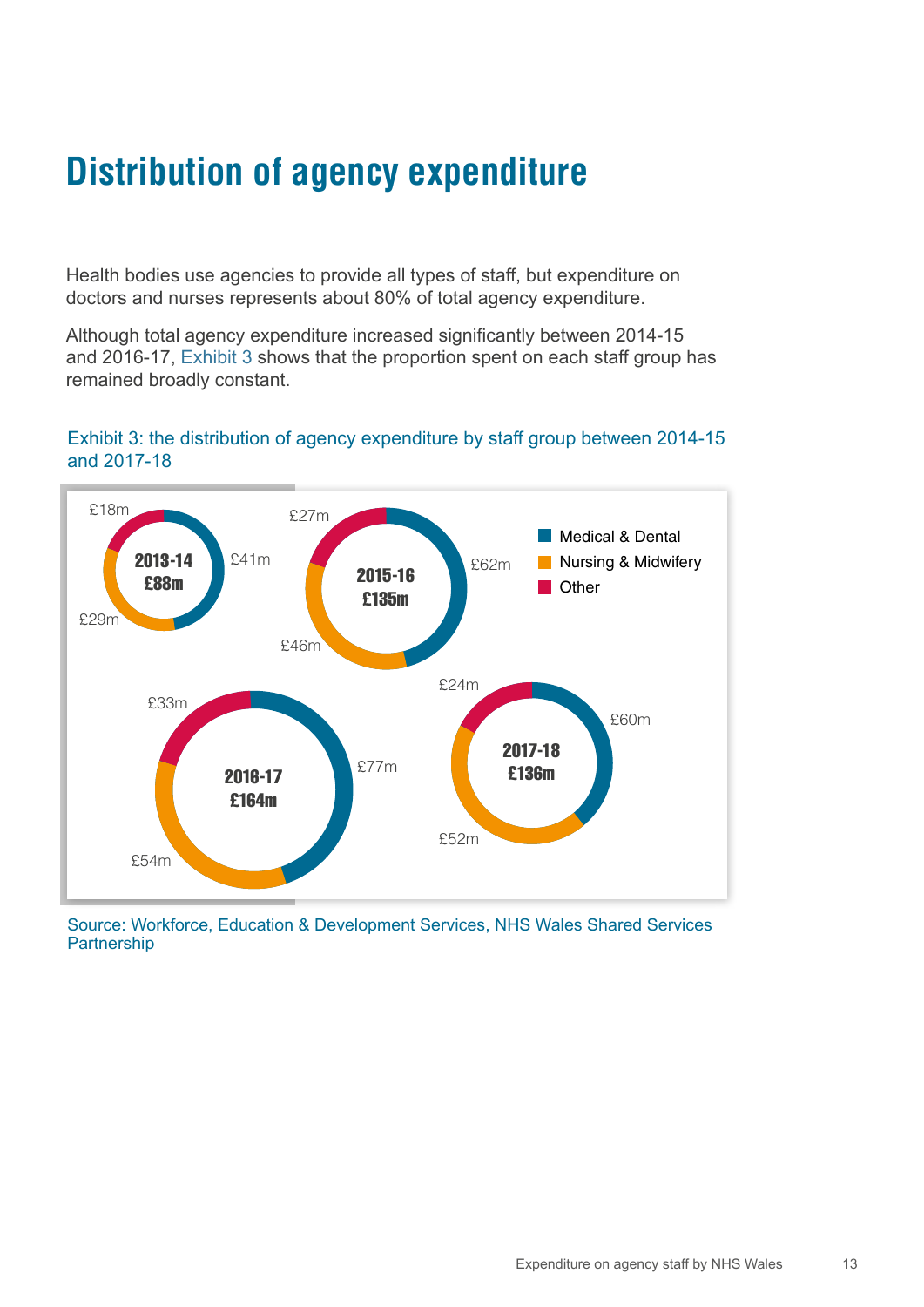### <span id="page-13-0"></span>**Agency expenditure as a percentage of total pay expenditure**

In 2010-11, expenditure on agency staff represented only 1.7% of total pay across the 10 health bodies in Wales. By 2016-17, the proportion had increased to 4.7%, before falling to 3.7% in 2017-18.

In most health bodies in Wales, there was a significant growth in expenditure on agency pay as a proportion of total pay between 2014-15 and 2016-17, followed by a small decrease in 2017-18.

#### Exhibit 4: total expenditure on agency staff as a proportion of total pay in the six largest health bodies in Wales between 2010-11 and 2017-18



Source: Workforce, Education & Development Services, NHS Wales Shared Services **Partnership**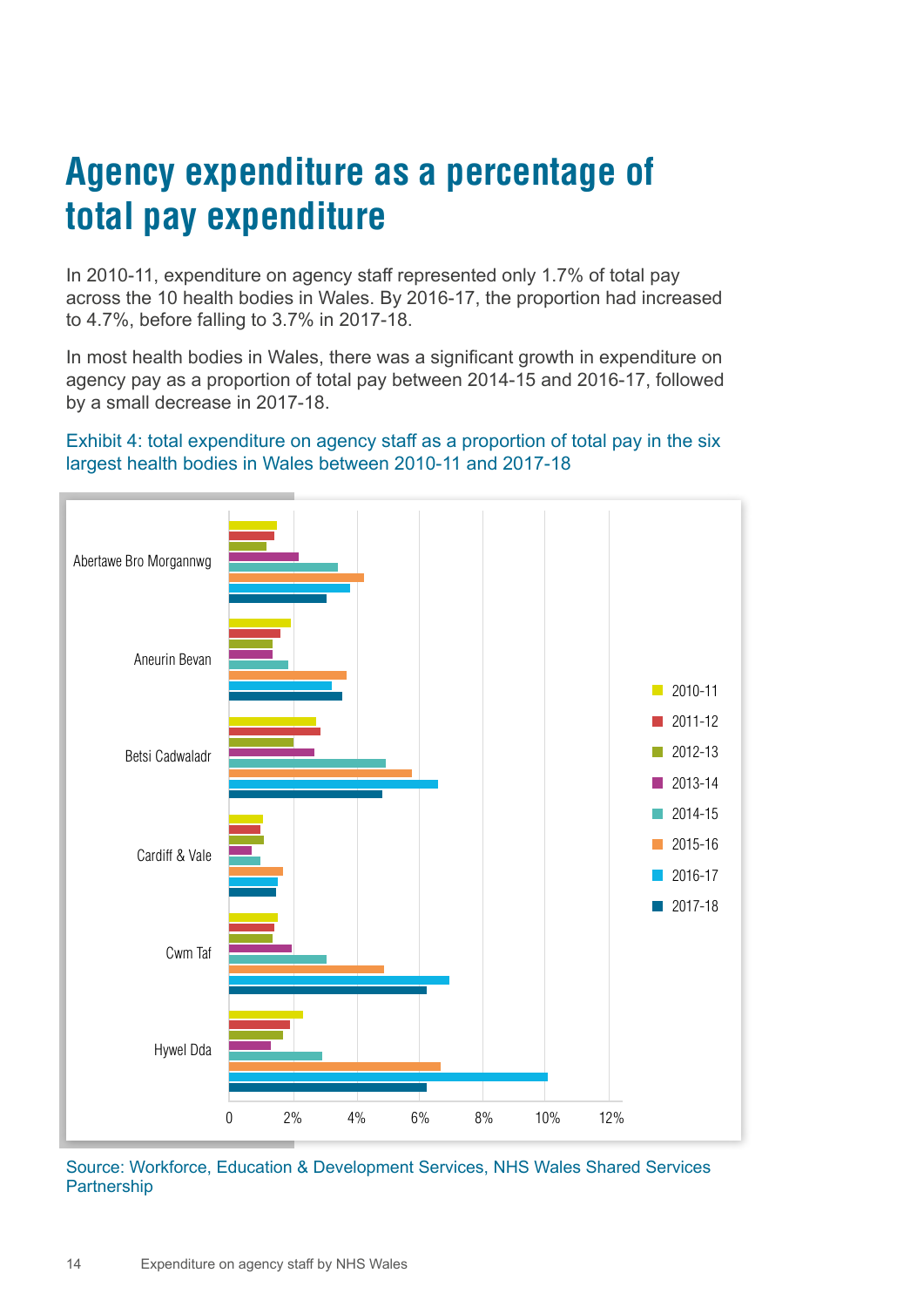

**This link opens a data tool that will allow analysis of total agency expenditure as a percentage of total pay expenditure at each health body between 2010-11 and 2017-18. [https://www.audit.wales/publication/](https://www.audit.wales/publication/expenditure-agency-staff-nhs-wales) [expenditure-agency-staff-nhs-wales](https://www.audit.wales/publication/expenditure-agency-staff-nhs-wales)**

Significant increases in NHS expenditure on agency staff have not been confined to Wales, with high levels also being seen in England and Scotland. The scale of expenditure across the United Kingdom is different, but the trend in agency expenditure as a proportion of total pay expenditure is similar.



Exhibit 5: total agency expenditure as a proportion of total NHS pay in Wales, England, Scotland and Northern Ireland between 2012-13 and 2017-18

Note: The data for 2017-18 are not yet available for England and Northern Ireland.

Sources: Data received and collated by NHS Wales Shared Services Partnership, the National Audit Office, Audit Scotland and the Northern Ireland Audit Office from financial returns and accounts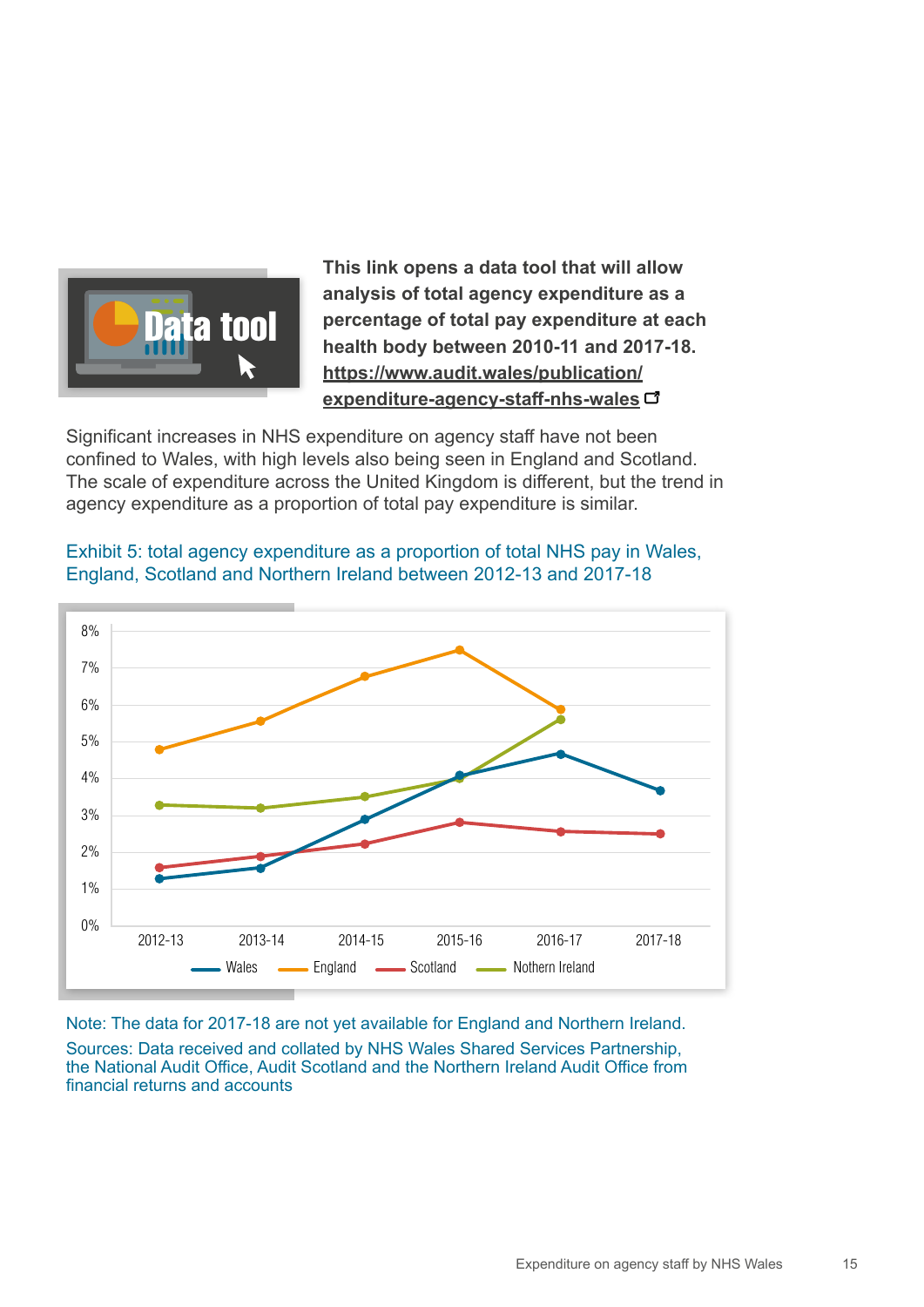### <span id="page-15-0"></span>**Real-term growth in total pay expenditure and staff numbers**

On 30 September 2017 the NHS in Wales employed almost 80,000 full-time equivalent staff, excluding General Practitioners and those employed directly by General Practices.

The composition of the workforce is shown in Exhibit 6.

Exhibit 6: number of full-time equivalent staff directly employed by health bodies in Wales by staff group on 30 September 2017

| <b>Staff group</b>                                | <b>Number of full-time</b><br>equivalent staff at<br>30 September 2017 | <b>Proportion of</b><br>workforce |
|---------------------------------------------------|------------------------------------------------------------------------|-----------------------------------|
| Medical and dental staff                          | 6,321                                                                  | 8.1%                              |
| Nursing, midwifery and health<br>visiting staff   | 29,524                                                                 | 37.9%                             |
| Administration and estates staff                  | 17,384                                                                 | 22.3%                             |
| Scientific, therapeutic and technical<br>staff    | 12,799                                                                 | 16.4%                             |
| Health care assistants and other<br>support staff | 9,704                                                                  | 12.5%                             |
| Ambulance staff                                   | 2,084                                                                  | 2.7%                              |
| Other non-medical staff                           | 101                                                                    | 0.1%                              |
| <b>Total</b>                                      | 77,917                                                                 | 100%                              |

#### Source: NHS staff by staff group and year, StatsWales

The NHS workforce increased by 7.5% between September 2010 and September 2017. Medical and dental full-time equivalent staff numbers increased by 12.1% during this period and nursing, midwifery and health visiting staff increased by 4.7%.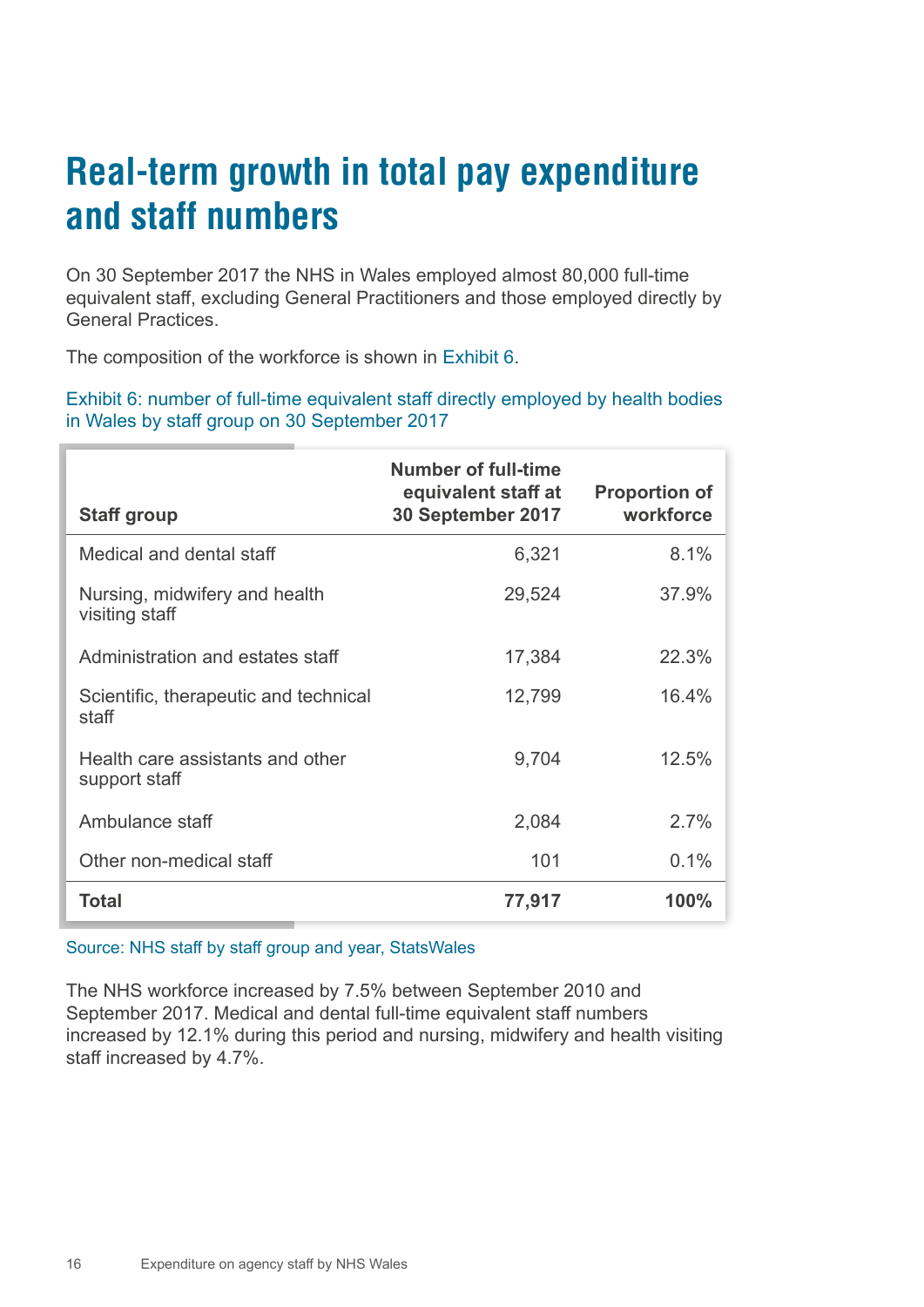Total pay expenditure increased from £2.92 billion in 2010-11 to £3.62 billion in 2017-18, an increase of almost 24% in cash terms. Exhibit 7 shows real-term growth in total pay expenditure since 2010-11 and compares it with the increase in full-time equivalent staff numbers. The graph shows that, from 2014-15, both staff numbers and total pay began to increase, with total pay in real terms accelerating more quickly than full-time equivalent staff numbers.



#### Exhibit 7: real-terms comparison of full-time equivalent staff numbers against total NHS pay expenditure in Wales between 2010-11 and 2017-18

#### Source: Wales Audit Office calculations, drawing on data provided by Workforce, Education & Development Services, NHS Wales Shared Services Partnership

The growth in total pay expenditure relative to staff numbers shown in Exhibit 7 cannot be explained by pay inflation among staff on substantive contracts, given that NHS staff have faced pay caps in recent years. Although not the only possible explanation, the growth in total pay is consistent with a significant increase in expenditure on temporary staff, whether via agencies or from other sources.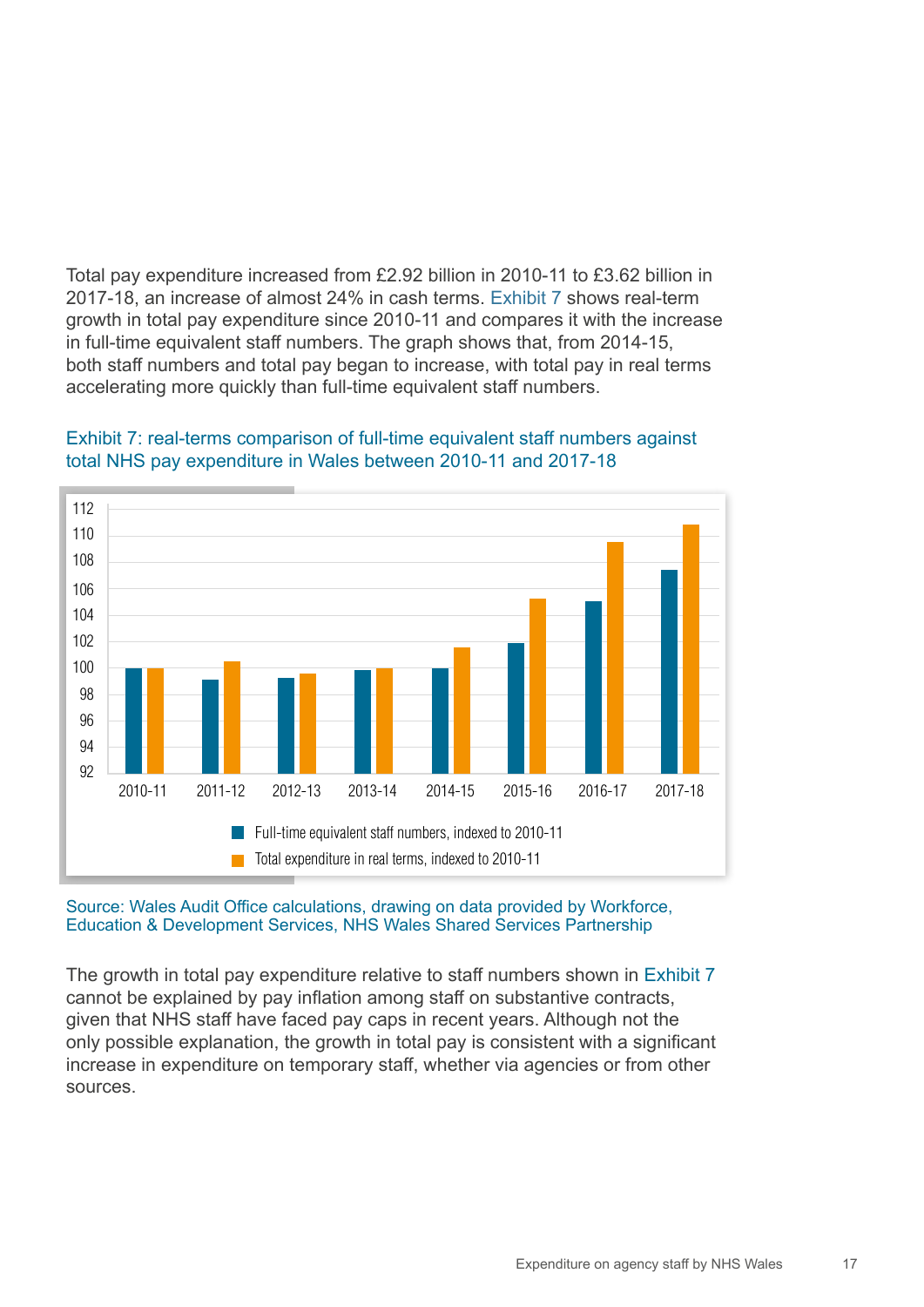### <span id="page-17-0"></span>**Factors that have contributed to increased agency expenditure**

The increase in expenditure on agency staffing is due to a range of factors that include:

- escalating hourly pay rates;
- increases in demand for services and changes to the way in which health services are delivered;
- skill shortages;
- difficulties recruiting and retaining staff;
- levels of sickness absence;
- the need to comply with the requirements of the Nurse Staffing Levels Act (2016); and
- actions taken in England to drive down agency expenditure making it more attractive to agencies to focus more directly on the market in Wales.

We were told that increasing numbers of doctors and nurses choose to work for agencies or on a self-employed basis rather than being employed directly by the NHS.

Anecdotal evidence suggests that the lack of public sector pay growth has been a key factor for people registering with agencies for additional shifts or simply leaving substantive posts to work for an agency.

Findings published in the National Institute of Economic and Social Research report ['Use of Agency Workers in the Public Sector'](https://www.niesr.ac.uk/publications/use-agency-workers-public-sector)<sup>"</sup>, produced in 2017, suggest that other factors attracting individuals to agency work include:

- valuing highly the preference for flexible working and improved work-life balance, with the opportunity to pick and choose shifts to suit their needs;
- dissatisfaction with working conditions and workloads within the NHS;
- being paid more quickly, as agencies generally make weekly payments; and
- younger generations attaching less importance to job security and pensions, and their desire to experience career breaks.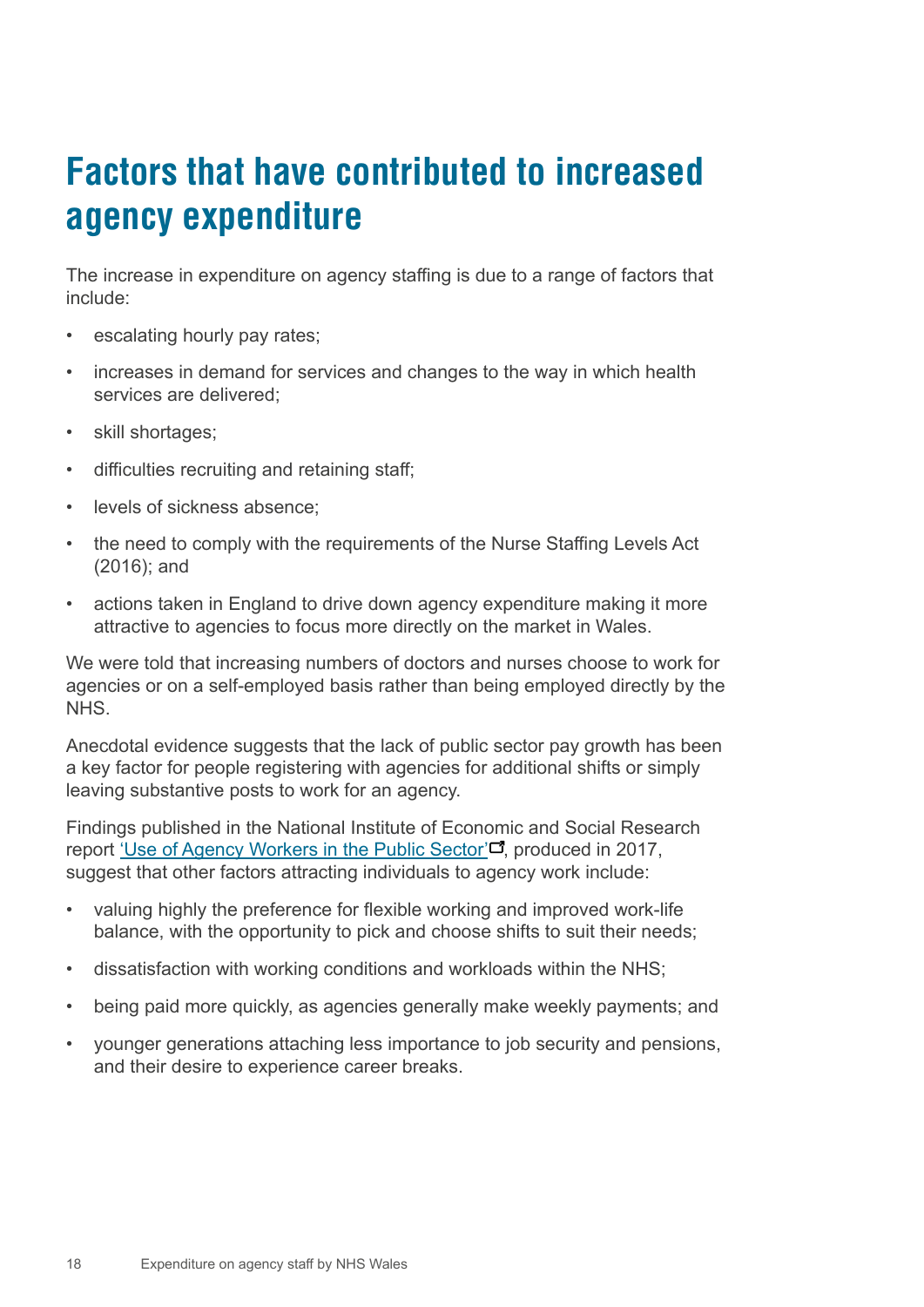### <span id="page-18-0"></span>**Part 2 – About 80% of agency expenditure is providing cover for vacant positions, but information on the number of agency staff used is limited**

Financial projections by health bodies indicate that £90 million (77% of total forecast agency expenditure) will be spent to cover vacant posts in 2018-19.

For the first six months of 2018-19 about 82% of total agency expenditure was covering vacancies, with most of the remainder covering additional activity and sickness absence. (See [Reasons for using agency staff in 2018-19](#page-19-0) on page 20).

Each health body holds data on how many agency staff they use, and why. But there is still no all-Wales analysis of how many doctors, nurses and other staff are being hired through agencies, their specialties and their grades. The NHS is developing arrangements at an all-Wales level to better understand nursing and medical agency usage, which are the two largest areas of spend. (See [Availability of information about agency staff used](#page-20-0) on page 21)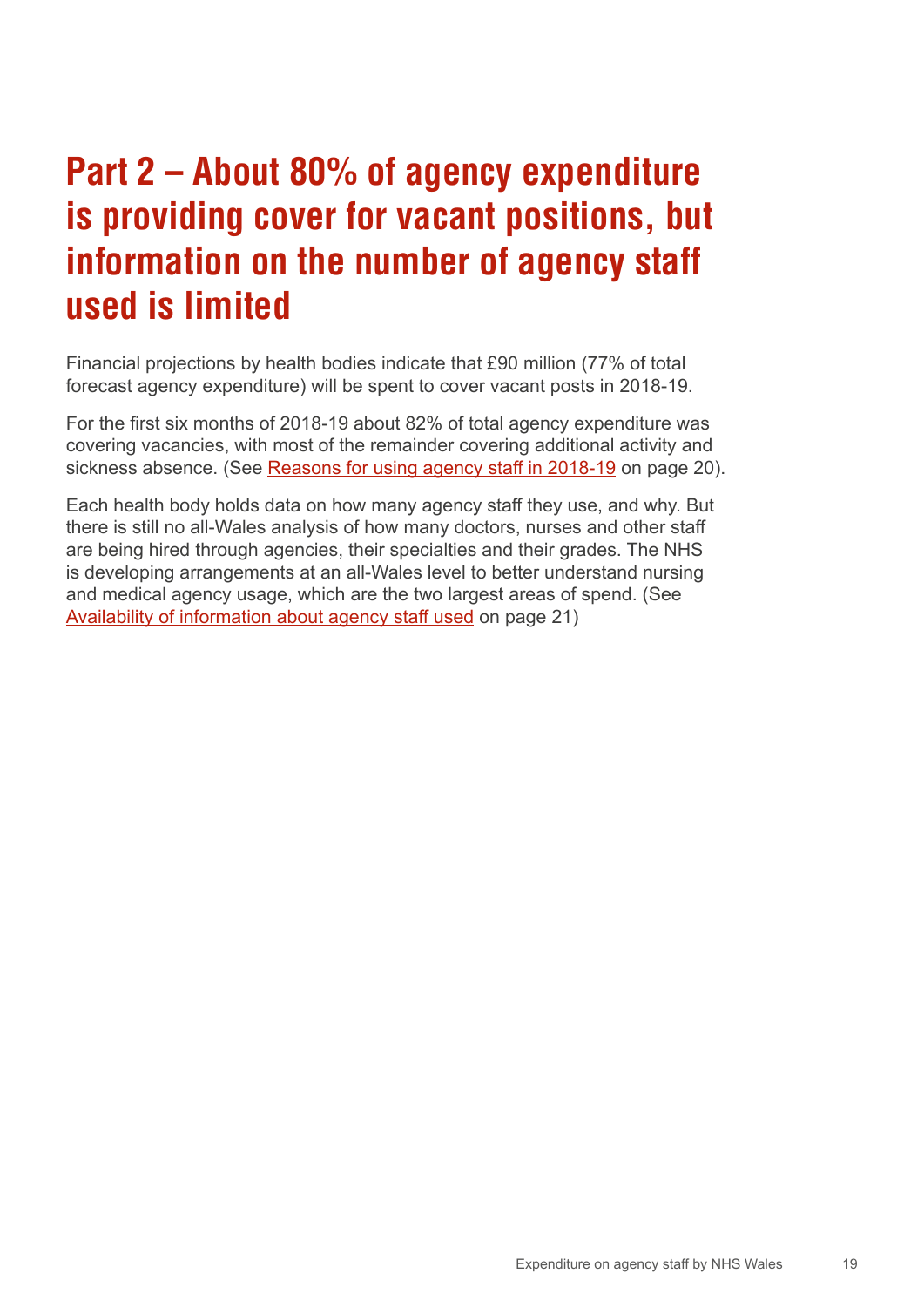#### <span id="page-19-0"></span>**Reasons for using agency staff in 2018-19**

The NHS in Wales has only recently begun to analyse at a national level the reason for each instance of hiring agency staff.

The financial position of individual organisations and the overall financial health of NHS Wales is monitored using monthly financial returns submitted by each health body to Welsh Government. Since April 2018 these financial returns require health bodies to provide an analysis of the reasons for incurring agency expenditure.

Most of those we spoke to in preparing this report were confident that the need to cover vacant posts accounted for most expenditure on agency staff. The financial returns by health bodies bear out this confidence.

- 77% of forecast agency expenditure for 2018-19, reported by health bodies at the end of April 2018, was to cover vacant posts; and
- 82% of the £66.8 million spent on agency staff during the first six months of 2018-19 was covering vacancies. Six per cent of the reported agency expenditure reflected the need to cover for sickness absence, while 8% was needed for additional activity.

Vacancies are reported at a national level based on 'advertised' posts. NHS Wales acknowledges that this reported data about the number and nature of vacancies is only a proxy for the true number of vacancies and does not give the true vacancy position.

Most organisations do not have a defined substantive staff complement to give a baseline to measure vacancies. Reporting vacancy rates based on 'advertised' posts can lead to:

- 'double counting' of vacancies because posts may be advertised more than once before they are filled; and
- vacant positions not being reported if the position is not being recruited to.

We found that, despite the reported link between agency expenditure and vacancies, there is no correlation between month-to-month changes in the number of advertised vacancies and corresponding fluctuations in agency spend.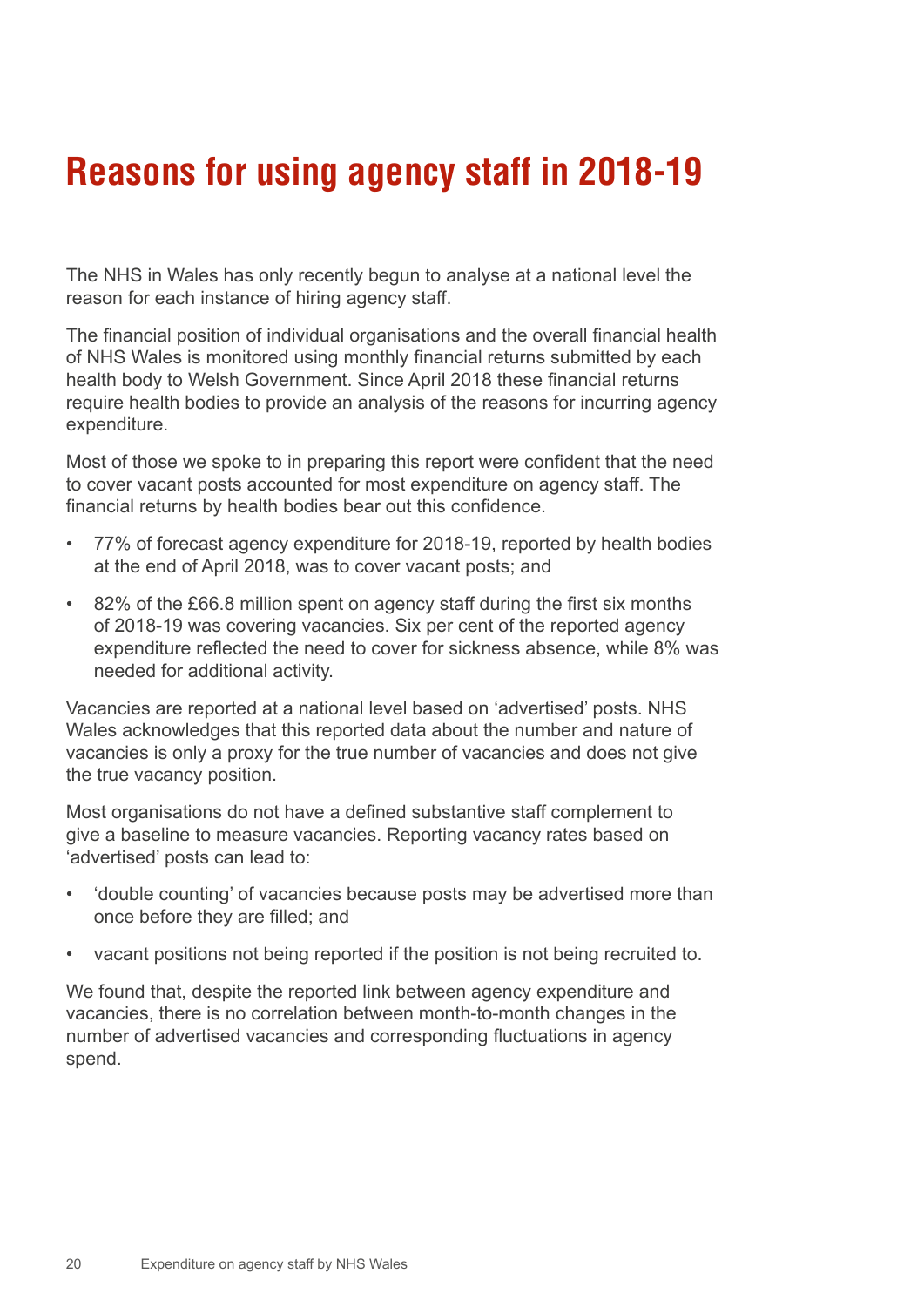### <span id="page-20-0"></span>**Availability of information about agency staff used**

Health bodies hold data on how many agency staff they use, who the individuals are and what they are used for. But this data is not collected in a common NHSwide system, nor is it shared with other health bodies.

By not sharing information there is a risk that individuals may work excessive hours across different health boards, potentially putting patient safety at risk. Also, it is harder for NHS Wales to prevent fraudulent practices, such as people working for agencies whilst on sickness absence from their NHS employer.

Data produced at a national level on agency usage is limited but is developing. To better understand the use of agency doctors and nurses, which are the two largest areas of agency spend:

- spending data on agency nurses that is collected by a sub-group of the Temporary Nurse Staffing Capacity Steering Group is being converted to whole-time equivalent staff for each agency supplier since April 2017. This gives a better understanding of the volume of agency staff engaged as well as the cost. However, the data is collected independently of the financial monitoring returns submitted by health bodies to Welsh Government and is not consistent with the agency spend reported by Welsh Government.
- health bodies are submitting data about their use of agency and locum doctors to Welsh Government following the introduction of Welsh Health Circular 2017-042 'Addressing the impact of NHS Wales Medical and Dental Agency and Locum deployment in Wales' in October 2017 (see [National Initiative – Controlling the cost of medical and dental agency staff](#page-25-0) on page 26 for detail on the Circular). However, the data reflects 'bookings' made in the month rather than expenditure incurred. The bookings may be worked and paid for over a period covering more than one month or may not be worked in full if it is a 'call off' booking.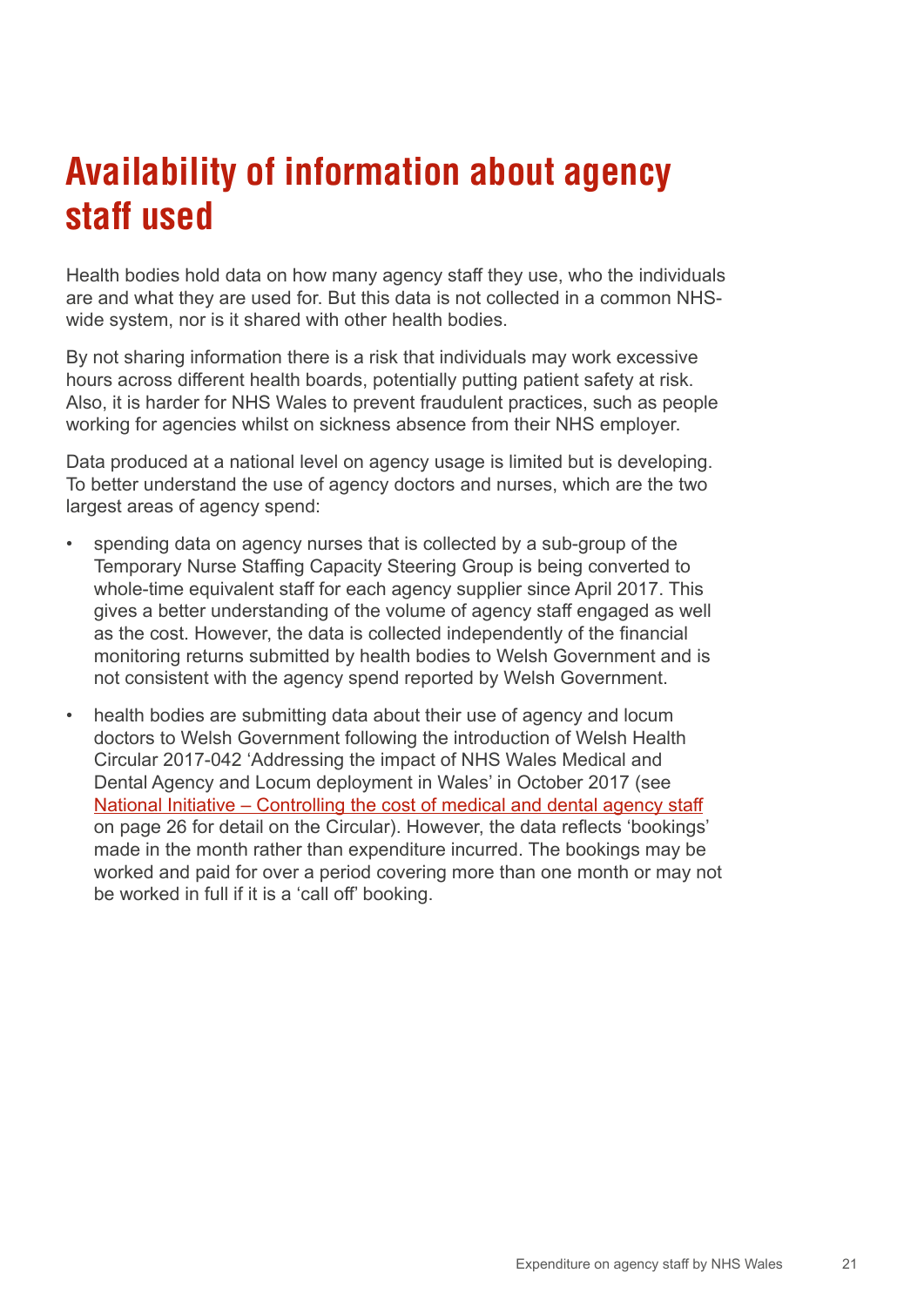### <span id="page-21-0"></span>**Part 3 – NHS Wales is seeking to reduce the demand for agency staff as well as controlling the price it pays for them**

In seeking to reduce agency expenditure, NHS Wales bodies generally deploy a two-pronged combination of:

- reducing the need to hire agency staff; and
- where they are hired, paying less than before to do so.

NHS managers generally hire agency staff only as a last resort. Initiatives at individual health bodies to reduce the demand for agency staff focus mainly on: recruiting and retaining more staff; reducing sickness absence; and improving rota management and job planning.

NHS Wales has put in motion a number of national workforce initiatives aimed at increasing the attraction of the health service as an employer and therefore reducing the demand for agency staff. (See [National workforce developments](#page-22-0) on page 23)

The demand for agency staff has fuelled competition between health bodies and driven up rates of agency pay, particularly in areas of skill shortages. Health bodies are working together via all-Wales working groups to control the cost of using nursing and medical agency staff. In this report we profile two national initiatives:

- the introduction in 2017 of capped rates of pay for nursing agencies with a focus on eradicating 'off-contract' agency usage, led by the Temporary Nurse Staffing Capacity Steering Group. (See [National Initiative – Controlling the](#page-23-0)  [cost of nursing agency staff](#page-23-0) on page 24)
- the introduction of arrangements in November 2017 to drive down both the volume of medical and dental agency and locum use and its cost, which took account of detailed work undertaken by the Medical Workforce Efficiency Group. (See [National Initiative – Controlling the cost of medical and dental](#page-25-0)  [agency staff](#page-25-0) on page 26)



**This link opens a data tool that will allow analysis of expenditure on Medical & Dental and Nursing & Midwifery agency staff at the six largest health bodies between 2012-13 and 2017-18. To access it please visit [https://www.audit.wales/publication/](https://www.audit.wales/publication/expenditure-agency-staff-nhs-wales) [expenditure-agency-staff-nhs-wales](https://www.audit.wales/publication/expenditure-agency-staff-nhs-wales)**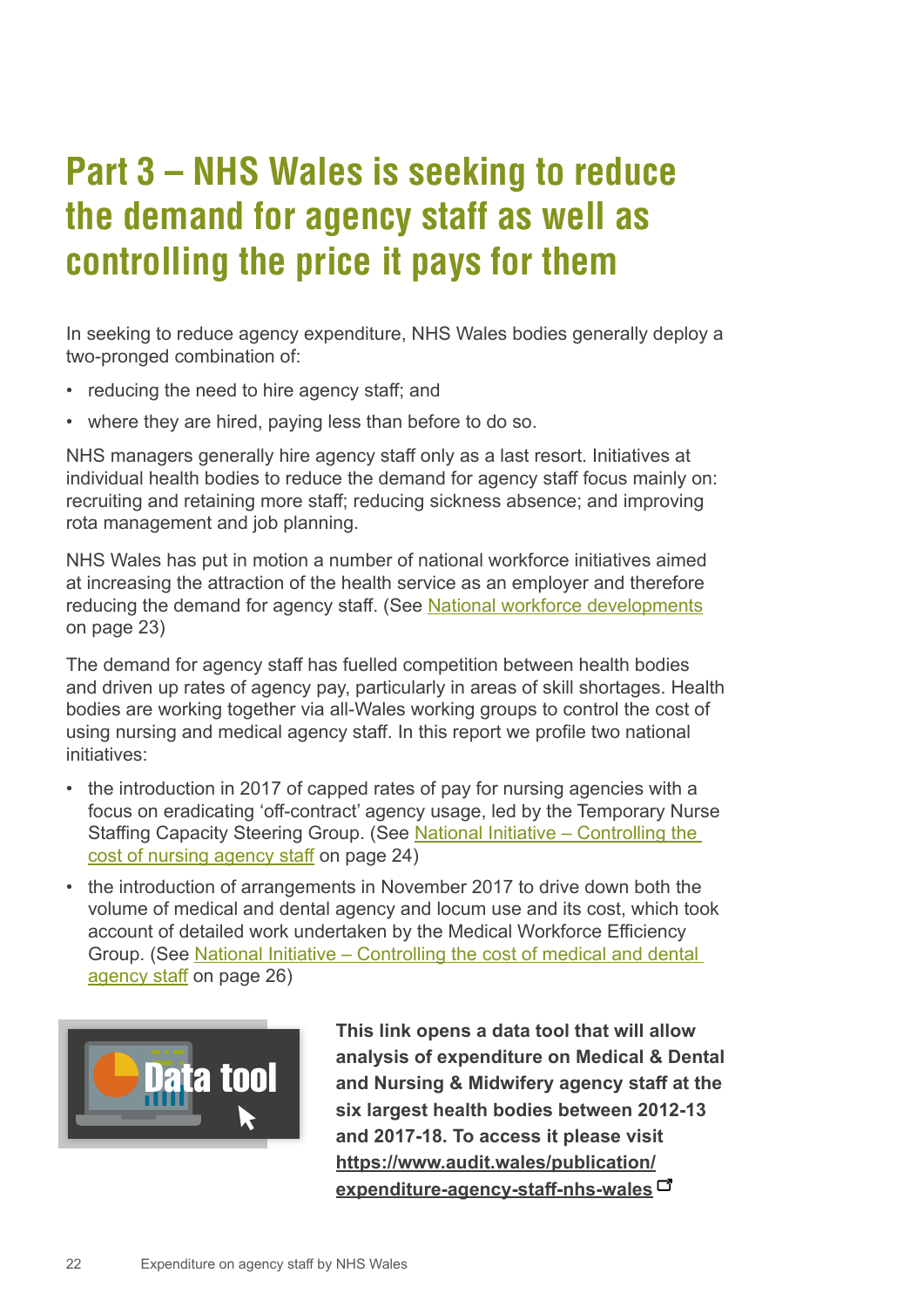### <span id="page-22-0"></span>**National workforce developments**

National workforce developments and initiatives aimed at increasing the attractiveness of NHS Wales as an employer, and therefore reducing the demand for agency staff, include:

- the recent creation of the special health authority Health Education and Improvement Wales whose key functions include: education and training, workforce development and modernisation, leadership development, strategic workforce planning, workforce intelligence, careers and widening access.
- the campaign to attract high calibre health professionals by promoting Wales as an excellent place for doctors and dentist to train. The campaign<sup>1</sup> promotes initiatives such as:
	- $-$  the [Less Than Full-Time Training policy](https://www.walesdeanery.org/less-than-full-time-training)  $\Box$ ;
	- ─ the [Wales Clinical Academic Track \(WCAT\)](https://www.walesdeanery.org/specialty-training/academic-medicine/wcat)□ scheme; and
	- $-$  the new [education contract for junior doctors](https://www.walesdeanery.org/wales-deanery-education-contract)  $\Box$  which ring-fences time for learning opportunities during the working week to support career development, a UK first.
- The [Train Work Live](https://trainworklive.wales/)  $\Box$  national campaign launched in 2016 to promote Wales as an attractive place to work for GPs and other doctors.
- The recent pay agreements for the NHS Wales workforce. The pay deals agreed for doctors, nurses and other NHS staff include a range of pay and non-pay measures aimed at providing better terms and conditions for NHS Wales staff and thereby improving recruitment and retention within the workforce.

<sup>1</sup> [h](https://www.walesdeanery.org/future-doctors-and-dentists-%E2%80%93-come-and-train-wales/future-doctors-and-dentists-%E2%80%93-come-and-train)[ttps://www.walesdeanery.org/future-doctors-and-dentists-–-come-and-train](https://www.walesdeanery.org/future-doctors-and-dentists---come-and-train-wales/future-doctors-and-d)[wales/future-doctors-and-dentists-–-come-and-train](https://www.walesdeanery.org/future-doctors-and-dentists---come-and-train-wales/future-doctors-and-d)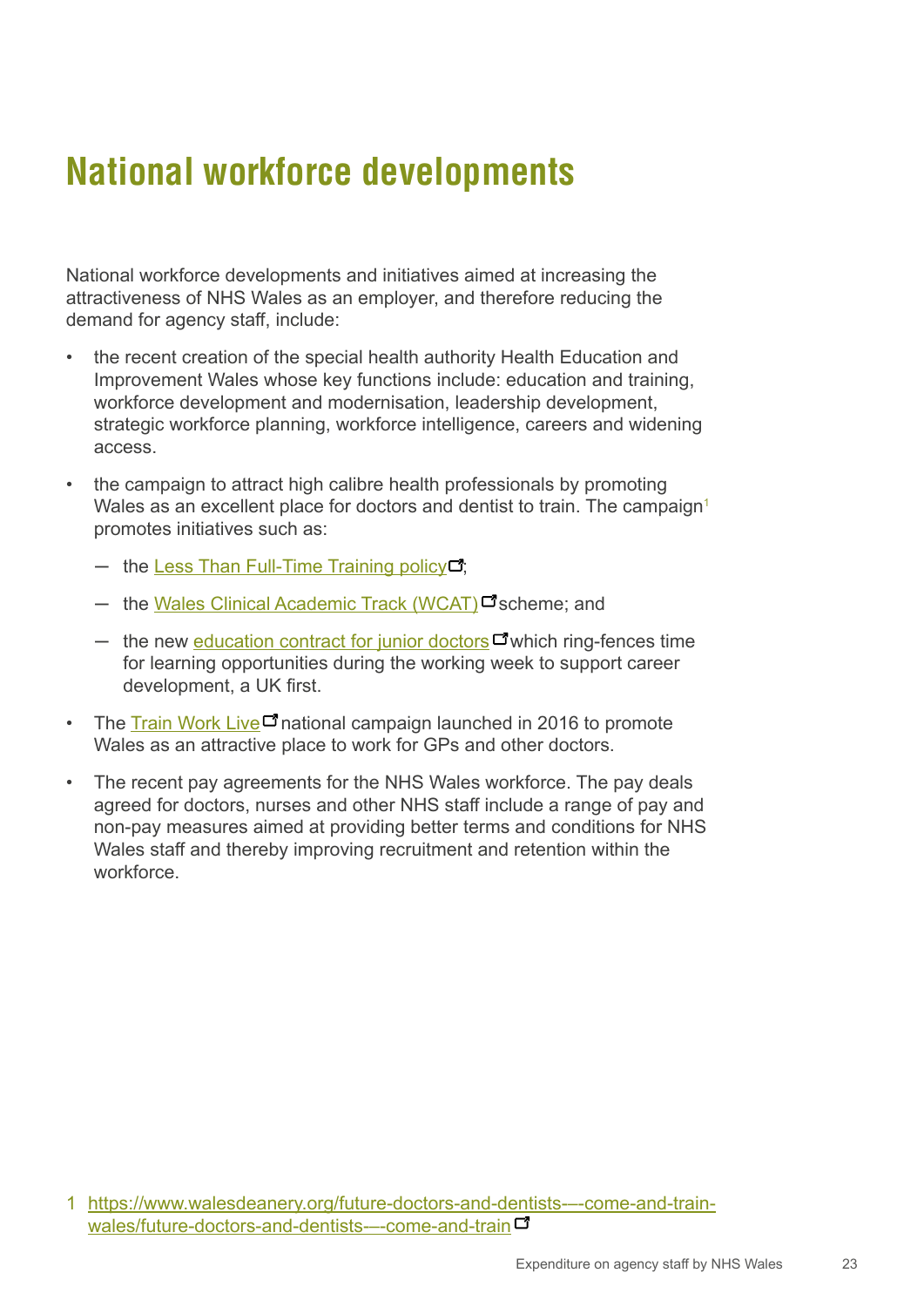## <span id="page-23-0"></span>**National Initiative – Controlling the cost of nursing agency staff**

Framework agreements for supplying agency nurses have been in place since 2006. Such agreements avoid the need for each health body to conduct procurement exercises before hiring agency staff. The current All Wales Agency Framework Contract came into effect on 1 April 2017 and introduced capped hourly rates of pay to nursing agencies. The contract has a duration of 24 months with the option to extend for up to a further two years.

Suppliers of agency nurses through a framework contract are referred to as 'oncontract' agencies. Agencies that are not part of a framework contract, referred to as 'off-contract' agencies, generally have a higher hourly charge to health bodies than 'on-contract' agencies.

The Temporary Nurse Staffing Capacity Steering Group was set up in 2015 to explore how health bodies in Wales can work together to address the growing concern over high cost and escalating nursing agency spend. The group aims to eradicate the use of 'off-contract' agencies to meet the demand within NHS Wales for temporary nurses.

Exhibit 8 shows there has been a reduction in the proportion of nursing agency expenditure. 'Off-contract' agency spend across Wales fell from 65% at the beginning of the 2016-17 financial year to an average of 14% for the 2017-18 financial year.



#### Exhibit 8: proportion of nursing agency expenditure spent with 'off-contract' and 'on-contract' agencies

Note: Data for the period January 2017 to March 2017 is not available. Source: NHS Wales Shared Services Partnership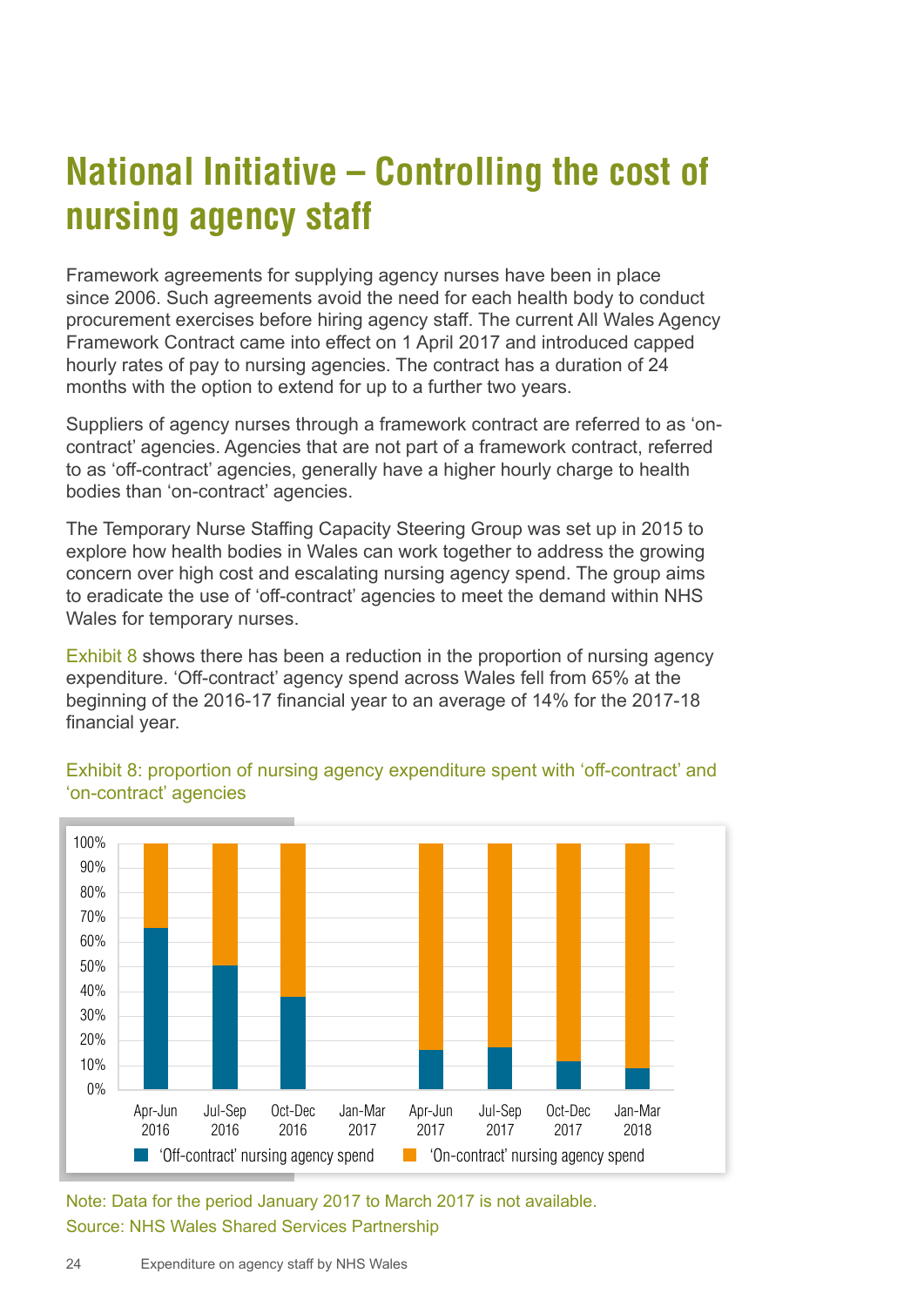We were told that two main factors have been instrumental in achieving this significant and consistent decrease in the use of 'off-contract' nursing agencies:

- the commitment from health bodies to use agencies on the framework contract as much as possible and not to breach the contract's capped rates; and
- setting capped rates that are deemed to be good but not excessive so that the framework contract can supply the agency nurses needed.

Despite the success in reducing the proportion of 'off-contract' agency expenditure, Exhibit 9 shows that agency expenditure on nurses and midwives in the first two quarters of 2018-19 is greater than it was in the corresponding periods in 2016-17 and 2017-18. Data is not available to fully explain the reasons for expenditure increasing.



#### Exhibit 9: expenditure on Nursing and Midwifery Registered agency staff from April 2016 to September 2018

Source: Source: Workforce, Education & Development Services, NHS Wales Shared Services Partnership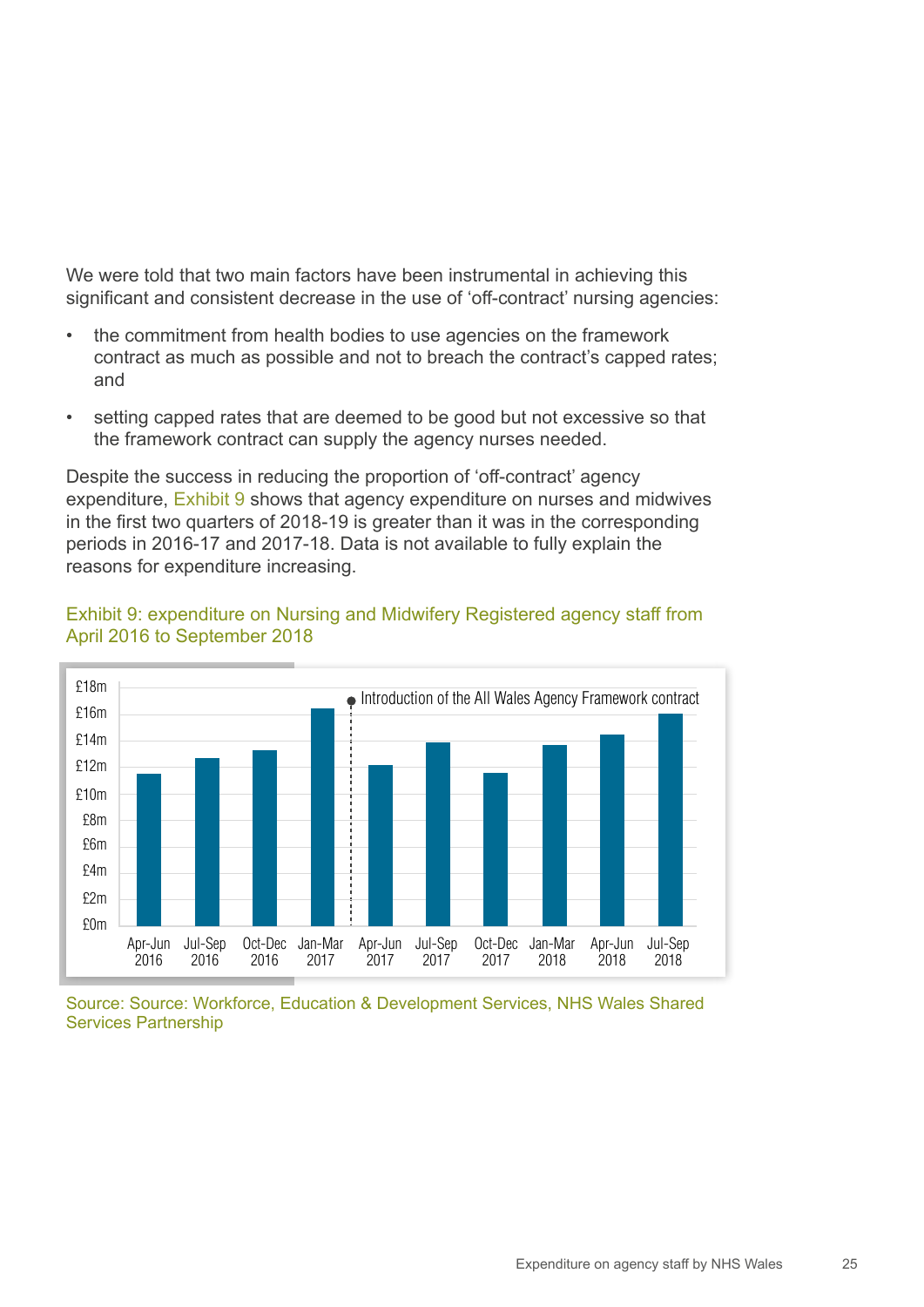### <span id="page-25-0"></span>**National Initiative – Controlling the cost of medical and dental agency staff**

Welsh Government issued Welsh Health Circular 2017-042, 'Addressing the impact of NHS Wales Medical and Dental Agency and Locum deployment in Wales' (the Circular) in October 2017.

The Circular sets out the arrangements for:

**'a programme of coherent and coordinated system-wide action across the NHS in Wales aiming to drive down agency and locum deployment and expenditure whilst maintaining the delivery of a safe and sustainable service across Wales'.**

The programme aims to:

**'encourage return of people to the NHS labour market so improving regular workforce supply and quality and consistency of care to patients; increasing the equity and transparency of reward systems and reduction of internal wage competition; and reduce the overall spend whilst we focus on the underlying causes'.**

The Circular was developed by Welsh Government in partnership with the NHS in Wales, taking account of detailed work undertaken by the Medical Workforce Efficiency Group. This group was established in 2017 with aims and objectives that, if achieved, should reduce both reliance on and cost of agency doctors across NHS Wales. The membership of this group is drawn from Welsh health bodies and NHS Wales Shared Services Partnership.

The Circular sets out a national control framework of limits and targets for agency and locum deployment and expenditure, clearly defining the respective roles and responsibilities of Welsh Government and health bodies, and setting out a performance management regime at local and national levels.

A key feature of the control framework is the introduction of price caps for all medical and dental agency workers. The framework includes provision for health bodies to override the price caps under prescribed circumstances, which is not the case for nursing agency staff.

The Circular has improved controls over the authorisation of expenditure. The price caps can only be breached following internal escalation processes that require authorisation at Executive level following a robust risk assessment of the impact on patient safety.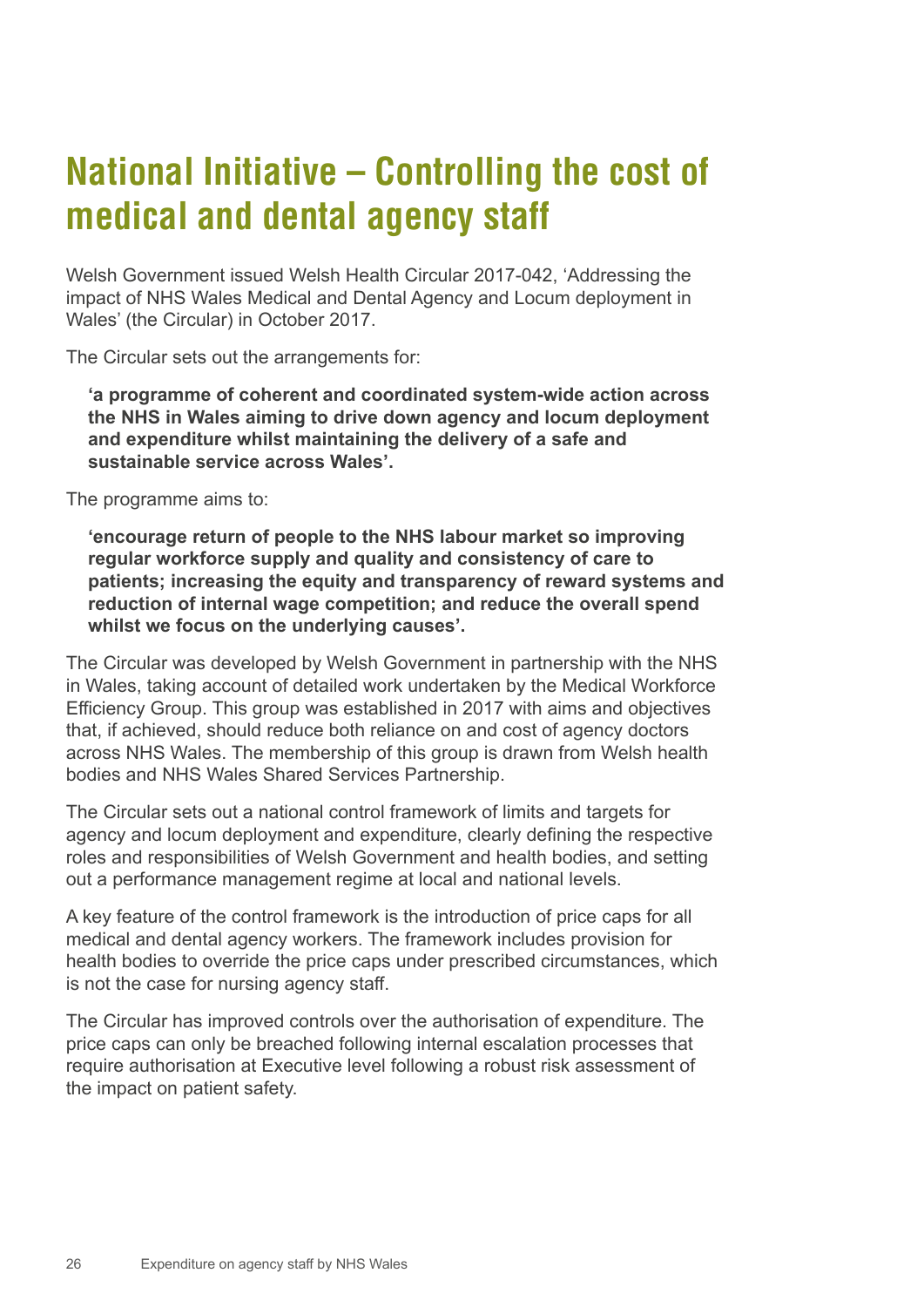The Circular refers to the establishment of a Workforce Delivery Unit to provide central capacity for scrutiny, identifying and sharing effective practices and targeted interventions to tackle specific issues or priorities. The Workforce Delivery Unit would also analyse the monthly data returns submitted by health bodies on medical and dental agency usage set out in the Circular 2017. The Workforce Delivery Unit had not been established at the end of our fieldwork.

Exhibit 10 shows that since the introduction of the Circular in November 2017, expenditure on medical and dental agency workers has reduced. However, the lack of data available means that NHS Wales is unable to ascribe the entire fall in expenditure to the impact of the Circular. Other factors may have contributed to this reduction, such as the hiring of fewer staff and the use of alternative temporary staffing solutions.



Exhibit 10: expenditure on Medical and Dental agency staff from October 2016 to September 2018

Sources: Workforce, Education & Development Services, NHS Wales Shared Services Partnership, and Welsh Government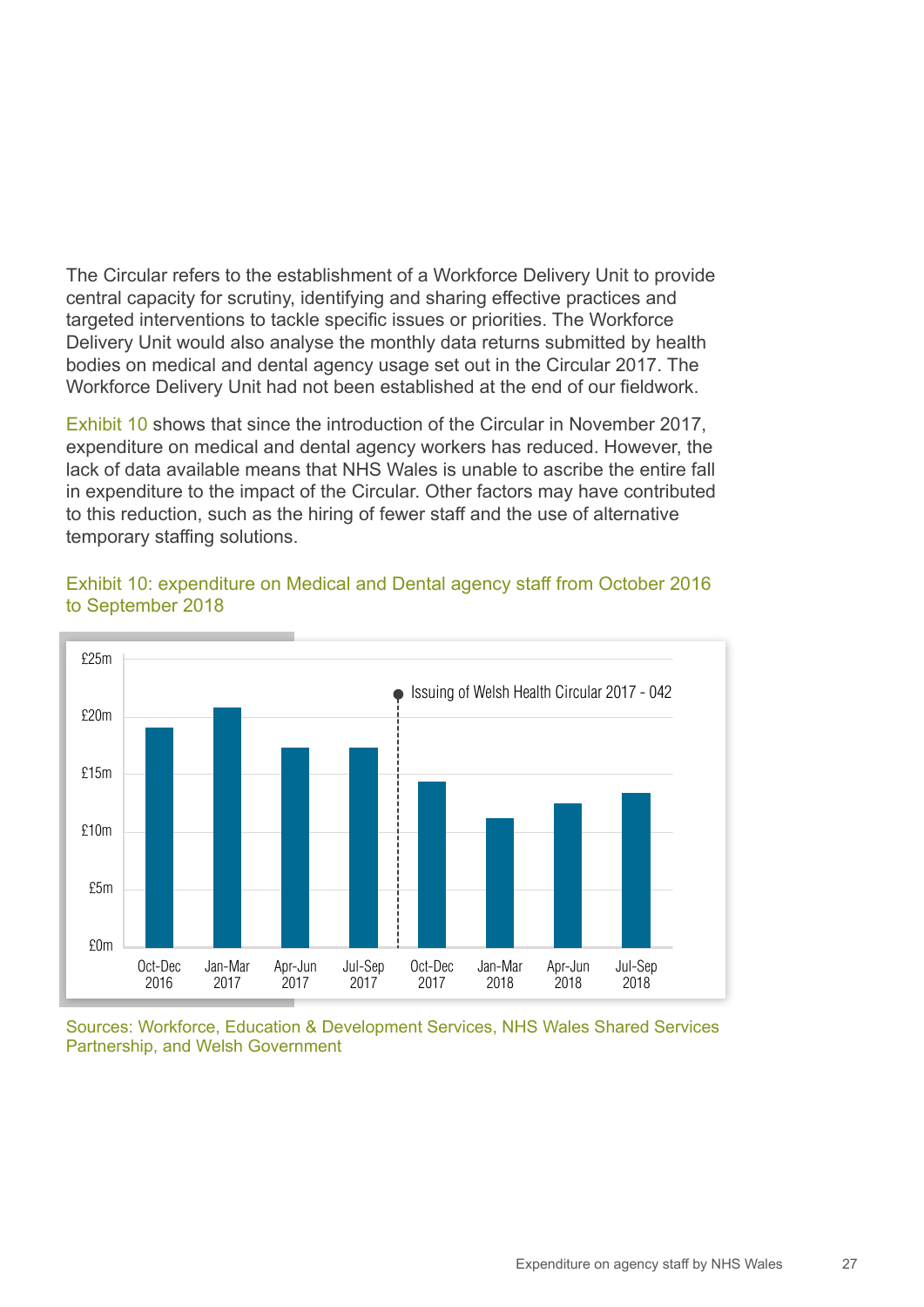### <span id="page-27-0"></span>**Part 4 – We identified two key challenges to improving the management of agency staffing expenditure**

This report does not attempt to evaluate the effectiveness of the actions taken to control the use of agency staff. However, we have identified two factors that we consider key to underpinning the management of agency expenditure in the wider context of temporary staffing across NHS Wales.

- 1 To gain a deeper understanding of the root causes of agency spend NHS Wales needs consistent and comparable data at an all-Wales level on:
	- the volume, nature and cost of agency staff used; and
	- the impact of changes in agency expenditure on other temporary staffing costs, such as overtime and internal staff banks. (See [Developing all-Wales information to better understand and manage](#page-28-0)  [agency expenditure and usage](#page-28-0) on page 29)
- 2 The working groups established by NHS Wales to reduce nursing and medical agency costs are delivering much of what they set out to achieve. But the next steps in managing agency expenditure are expected to require the consistent implementation of difficult decisions across Wales. To achieve this, future projects to manage agency and other temporary staffing expenditure will therefore need strong leadership and the capacity to drive change in a timely fashion. (See [Leadership of future initiatives to](#page-29-0)  [manage agency and other temporary staffing expenditure](#page-29-0) on page 30)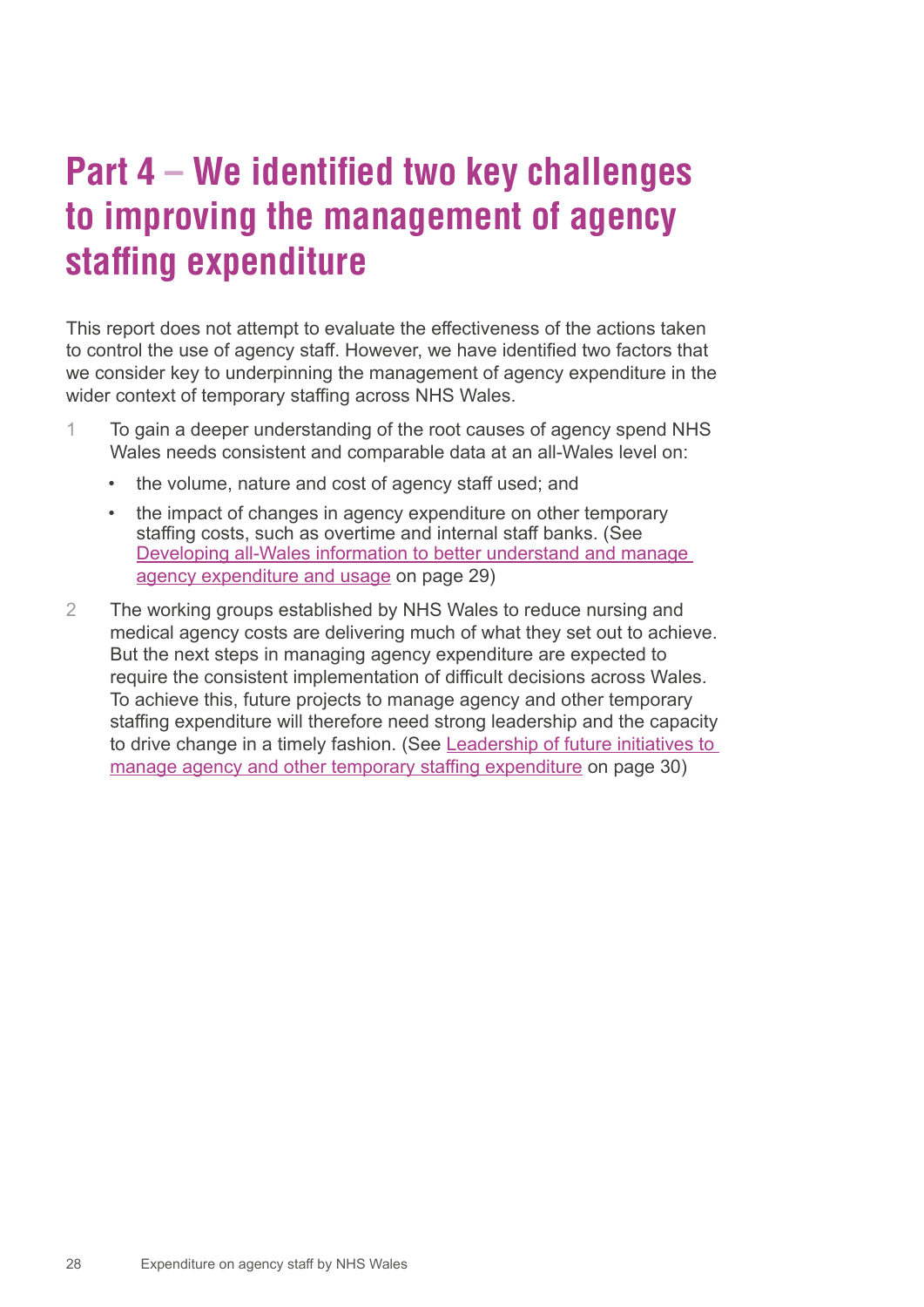### <span id="page-28-0"></span>**Developing all-Wales information to better understand and manage agency expenditure and usage**

Information on agency cost and usage at a national level is limited. Data is held by individual organisations but is not easily accessible in a consistent form.

We consider that action to further develop two data-related themes is necessary to manage agency expenditure more effectively at a national level.

#### **The ability to access and share consistent and comparable data held by individual NHS organisations at an all-Wales level.**

This will allow information to be produced that is detailed enough to understand and explain:

- the volume of agency staff used;
- the frequency and regularity with which they are used;
- the roles they fill;
- the reason for needing them; and
- the cost.

Such information has the potential to inform and significantly enhance workforce planning across NHS Wales.

#### **2**

**1**

#### **The ability to assess agency spend and usage data in the context of other temporary staffing costs.**

A fall in agency spend or usage may lead to increases in other areas of temporary staffing such as overtime and internal bank working.

NHS Wales needs to be capable of evaluating reductions in agency expenditure and fully understanding consequential changes in agency expenditure on other forms of temporary staffing.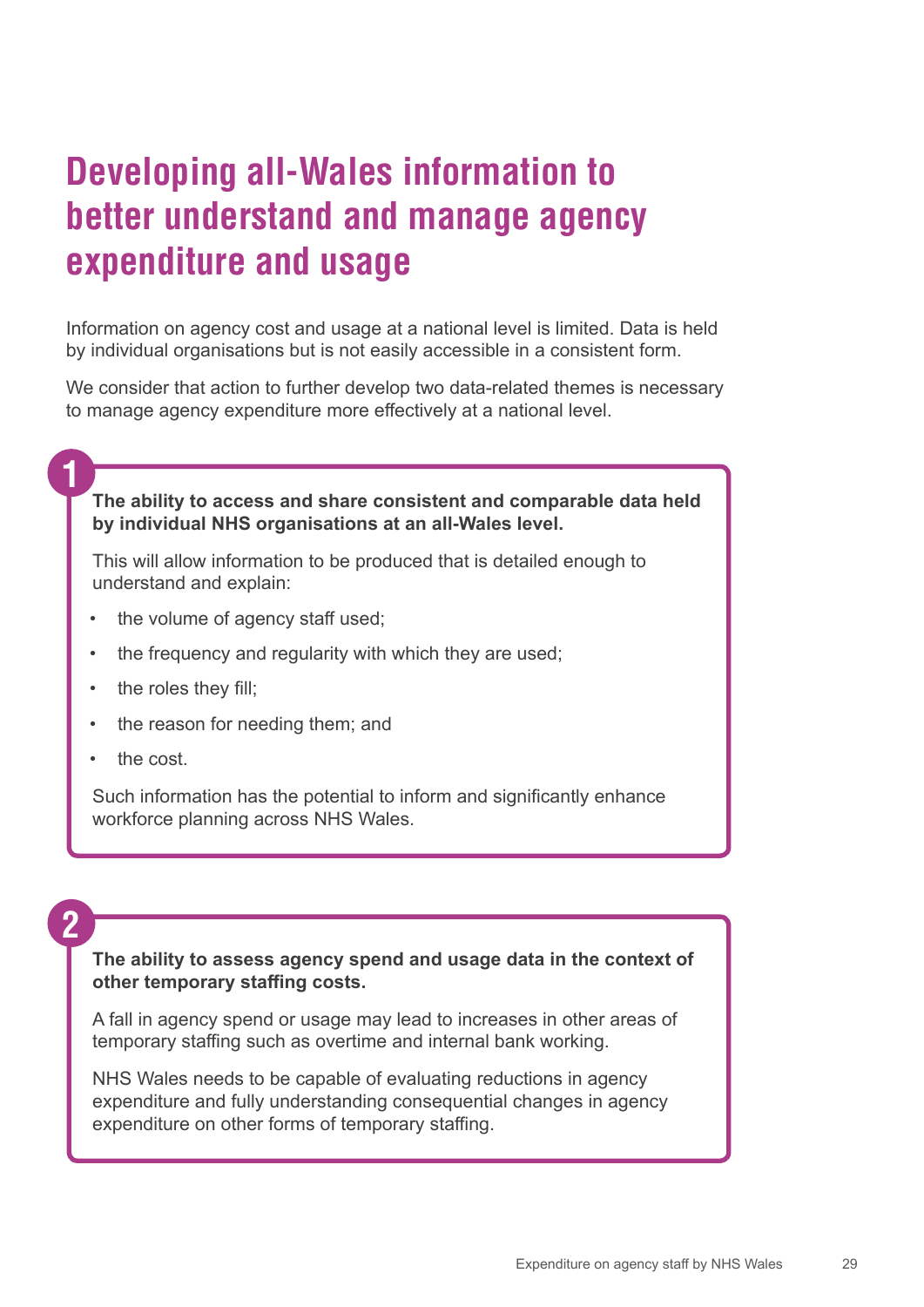### <span id="page-29-0"></span>**Leadership of future initiatives to manage agency and other temporary staffing expenditure**

The Temporary Nurse Staffing Capacity Steering Group and Medical Workforce Efficiency Group have made positive contributions to reducing agency expenditure and are delivering much of what they set out to achieve. The groups rely heavily on the commitment of members and on partnership working. But, at times progress with developing and implementing change is hampered by:

- difficulties in reaching consensus before making decisions; and
- the lack of staff capacity to carry out work outside meetings of the groups.

In our view, a step change is needed to drive forward projects focusing on managing temporary staffing expenditure with greater pace and consistency.

Future national projects that are set up to manage expenditure on agency and other temporary staffing, such as developing the capacity and usage of staff banks, will need:

- leadership of sufficient seniority and membership of sufficient authority to make difficult decisions and drive change in a consistent way across the whole of NHS Wales;
- the financial, staffing and technological support needed to support and deliver the work; and
- a structure that is closely linked with wider workforce planning considerations.